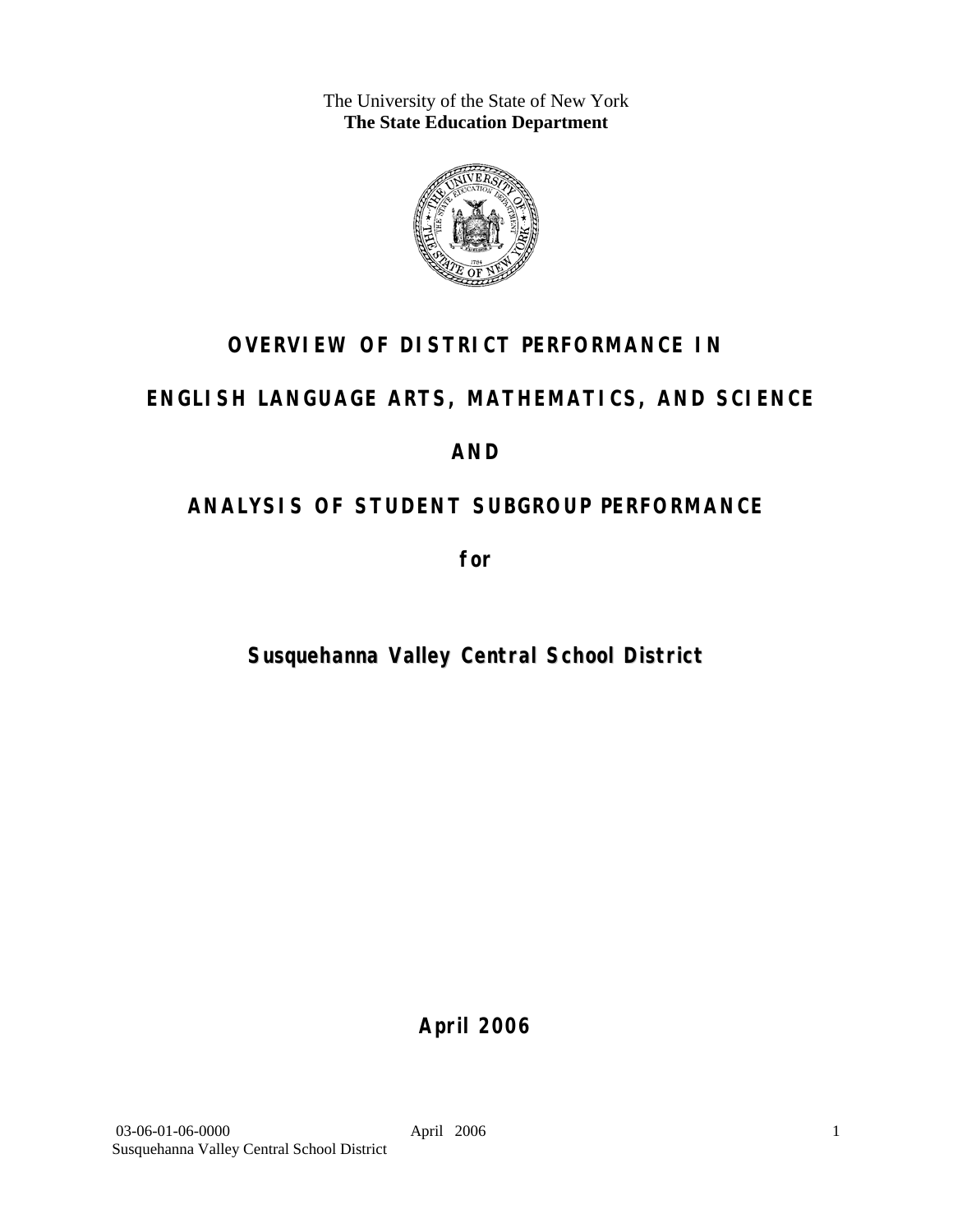### **THE UNIVERSITY OF THE STATE OF NEW YORK**

### **Regents of The University**

| Hollis                |
|-----------------------|
| New Rochelle          |
|                       |
| <b>North Syracuse</b> |
| New York              |
|                       |
| Buffalo               |
| Hartsdale             |
| Albany                |
| <b>Bronx</b>          |
| <b>Binghamton</b>     |
| Rochester             |
| New York              |
| <b>Brooklyn</b>       |
| <b>Great Neck</b>     |

### **President of The University and Commissioner of Education**

RICHARD P. MILLS

**Interim Deputy Commissioner for Elementary, Middle, Secondary and Continuing Education**  JEAN STEVENS

#### **Assistant Commissioner for Standards, Assessment and Reporting**  DAVID M. ABRAMS

#### **Coordinator, Information and Reporting Services**

MARTHA P. MUSSER

The State Education Department does not discriminate on the basis of age, color, religion, creed, disability, marital status, veteran status, national origin, race, gender, genetic predisposition or carrier status, or sexual orientation in its educational programs, services and activities. Portions of this publication can be made available in a variety of formats, including braille, large print or audio tape, upon request. Inquiries concerning this policy of nondiscrimination should be directed to the Department's Office for Diversity, Ethics, and Access, Room 530, Education Building, Albany, NY 12234. **Requests for additional copies of this publication may be made by contacting the Publications Sales Desk, Room 309, Education Building, Albany, NY 12234.** 

Please address all correspondence about this report that is not related to data corrections to:

*School Report Card Coordinator Information and Reporting Services Team New York State Education Department Room 863 EBA 89 Washington Avenue Albany, NY 12234*  E-mail: *RPTCARD@mail.nysed.gov*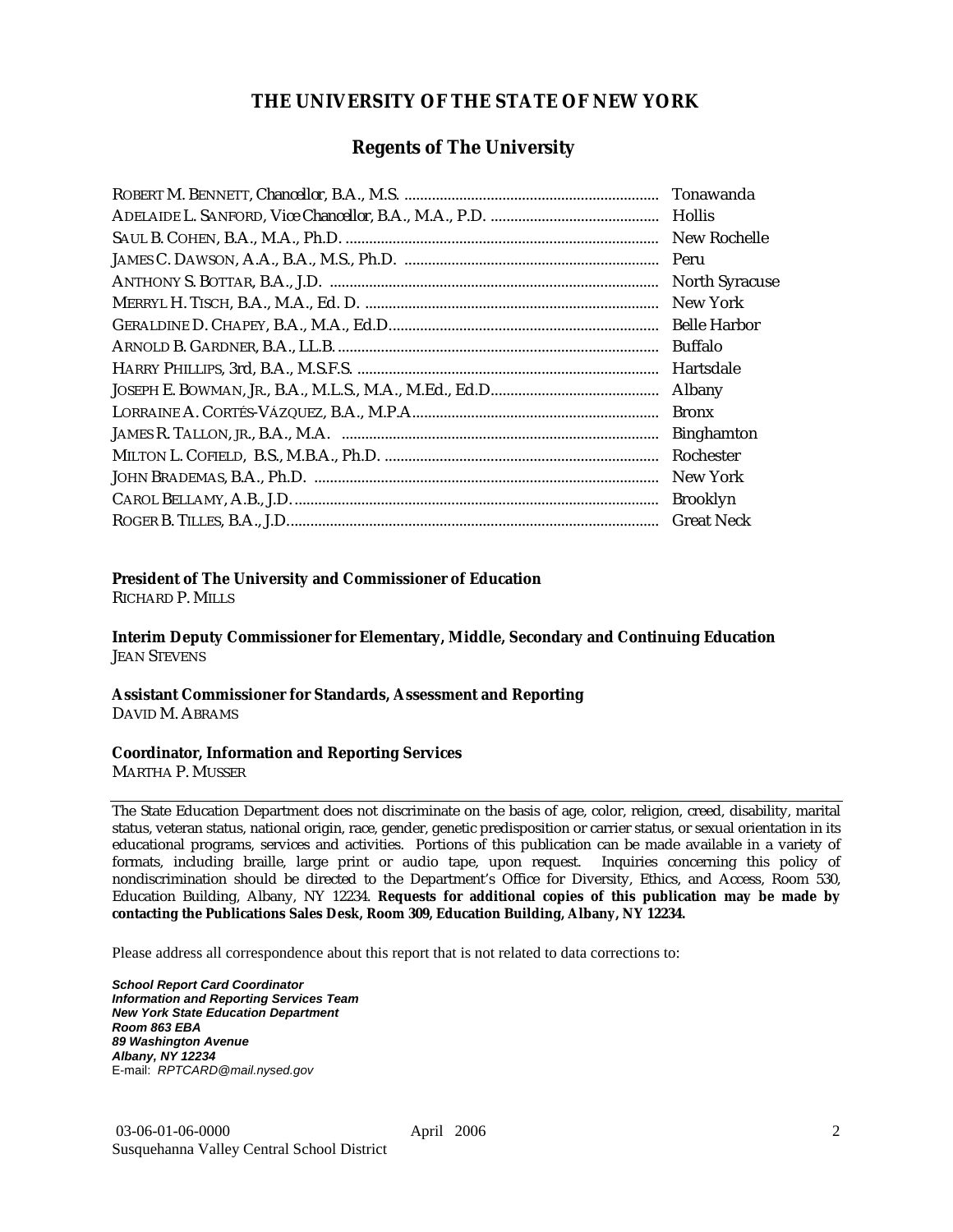The *New York State District Report Card* is an important part of the Board of Regents effort to raise learning standards for all students. It provides information to the public on student performance and other measures of district performance. Knowledge gained from the district report card on a district's strengths and weaknesses can be used to improve instruction and services to students.

The *New York State District Report Card* consists of three parts: the *Overview of District Performance in English Language Arts, Mathematics, and Science and Analysis of Student Subgroup Performance,* the *Comprehensive Information Report,* and the *Accountability Status Report.* The *Overview and Analysis* presents performance data on measures required by the federal No Child Left Behind Act: English, mathematics, science, and graduation rate. Performance data on other State assessments can be found in the *Comprehensive Information Report*. The *Accountability Status Report* provides information as to whether a district is making adequate progress toward enabling all students to achieve proficiency in English and mathematics.

State assessments are designed to help ensure that all students reach high learning standards. They show whether students are getting the foundation knowledge they need to succeed at the elementary, middle, and commencement levels and beyond. The State requires that students who are not making appropriate progress toward the standards receive academic intervention services.

In the *Overview*, performance on the elementary- and middle-level assessments in English language arts, mathematics, and science is reported in terms of mean scores and the percentage of students scoring at each of the four levels. These levels indicate performance on the standards from seriously deficient to advanced proficiency. Regents examination scores are reported in four score ranges. Scores of 65 to 100 are passing; scores of 55 to 64 earn credit toward a local diploma (with the approval of the local board of education). Though each elementary- and middle-level assessment is administered to students in a specific grade, secondary-level assessments are taken by students when they complete the coursework for the core curriculum. Therefore, the performance of students at the secondary level is measured for a student cohort rather than a group of students at a particular grade level. Students are grouped in cohorts according to the year in which they first entered grade 9.

The assessment data in the *Overview and Analysis* are for all tested students in the district, including general-education students and students with disabilities. In the *Overview*, each district's performance is compared with that of all public schools statewide. In the *Analysis*, performance is disaggregated by race/ethnicity, disability status, gender, limited English proficient status, income level, and migrant status.

Explanations of terms referred to or symbols used in this part of the district report card may be found in the glossary on the last page. Further information on the district report card may be found in the guide, *Understanding Your School Report Card: April 2006*, available on the Information and Reporting Services Web site at www.emsc.nysed.gov/irts.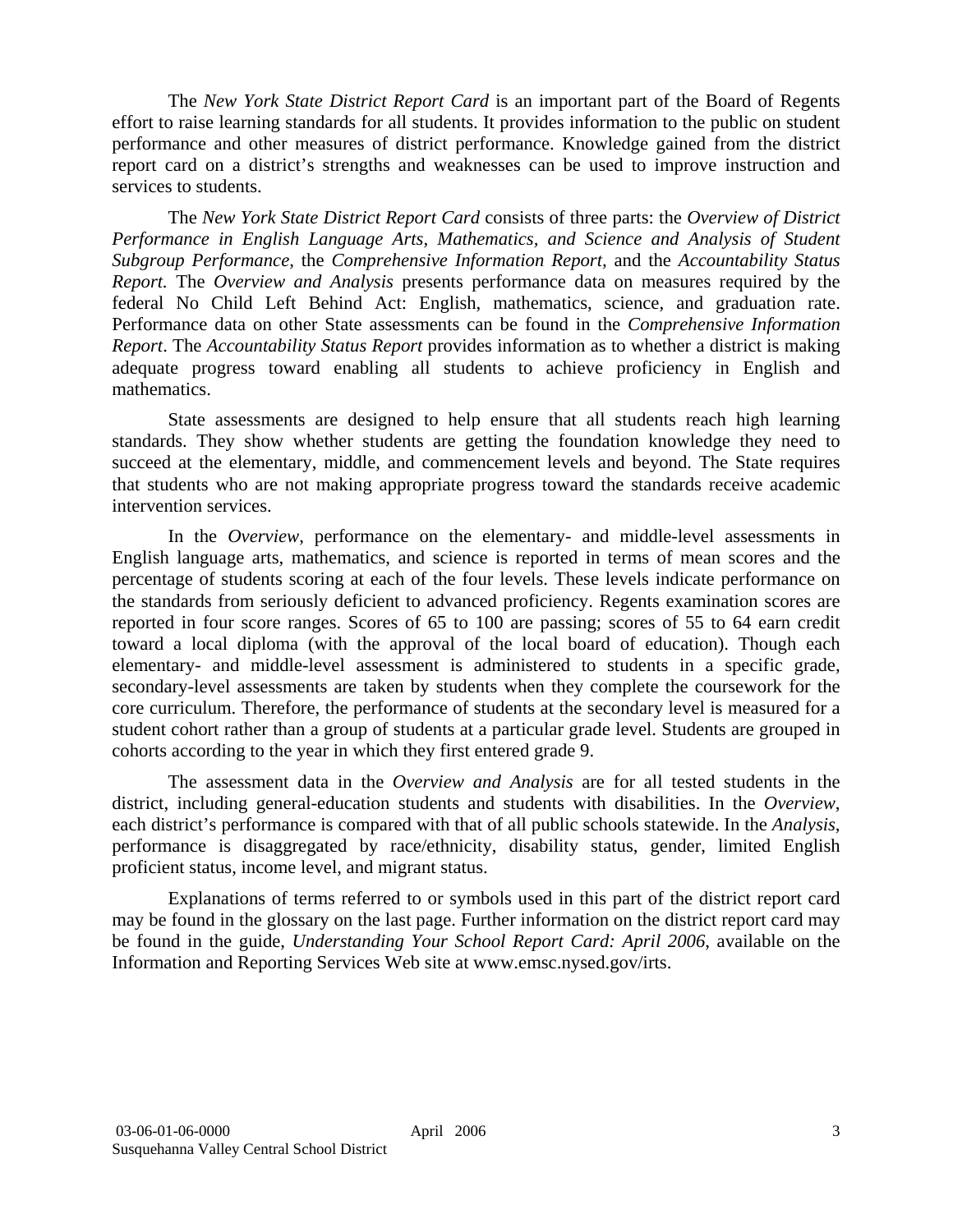# **Overview of District Performance in English Language Arts, Mathematics, and Science**

# **District Profile**

| Superintendent:<br>Carol S. Boyce |             | (607) 775-9100<br>Phone:  |
|-----------------------------------|-------------|---------------------------|
| Organization                      | Grade Range | <b>Student Enrollment</b> |
| $2004 - 05$                       | NA          | 2109                      |

| 2003-04 District-wide Total Expenditure per Pupil      | \$12.295 |
|--------------------------------------------------------|----------|
| 2003-04 NYS Public Schools Total Expenditure per Pupil | \$13.826 |

### **2004–05 Core Classes Taught by Highly Qualified Teachers\***

| <b>Total Number of</b><br><b>Core Classes</b> | <b>Percent Taught</b><br>by Highly<br>Qualified<br><b>Teachers</b> |
|-----------------------------------------------|--------------------------------------------------------------------|
| 496                                           | 98%                                                                |
|                                               |                                                                    |

\*To meet the federal definition of "highly qualified," public school teachers of core academic subjects must have at least a bachelor's degree and be State certified for and demonstrate subject matter competency in the core academic subject(s) they teach.

### **2004–05 Teachers with No Valid Teaching Certificate\***

| <b>Total Number of</b><br><b>Teachers</b> | <b>Percent with No</b><br><b>Valid Teaching</b><br><b>Certificate</b> |
|-------------------------------------------|-----------------------------------------------------------------------|
| 190                                       | 1%                                                                    |

\*Includes teachers with a modified temporary license.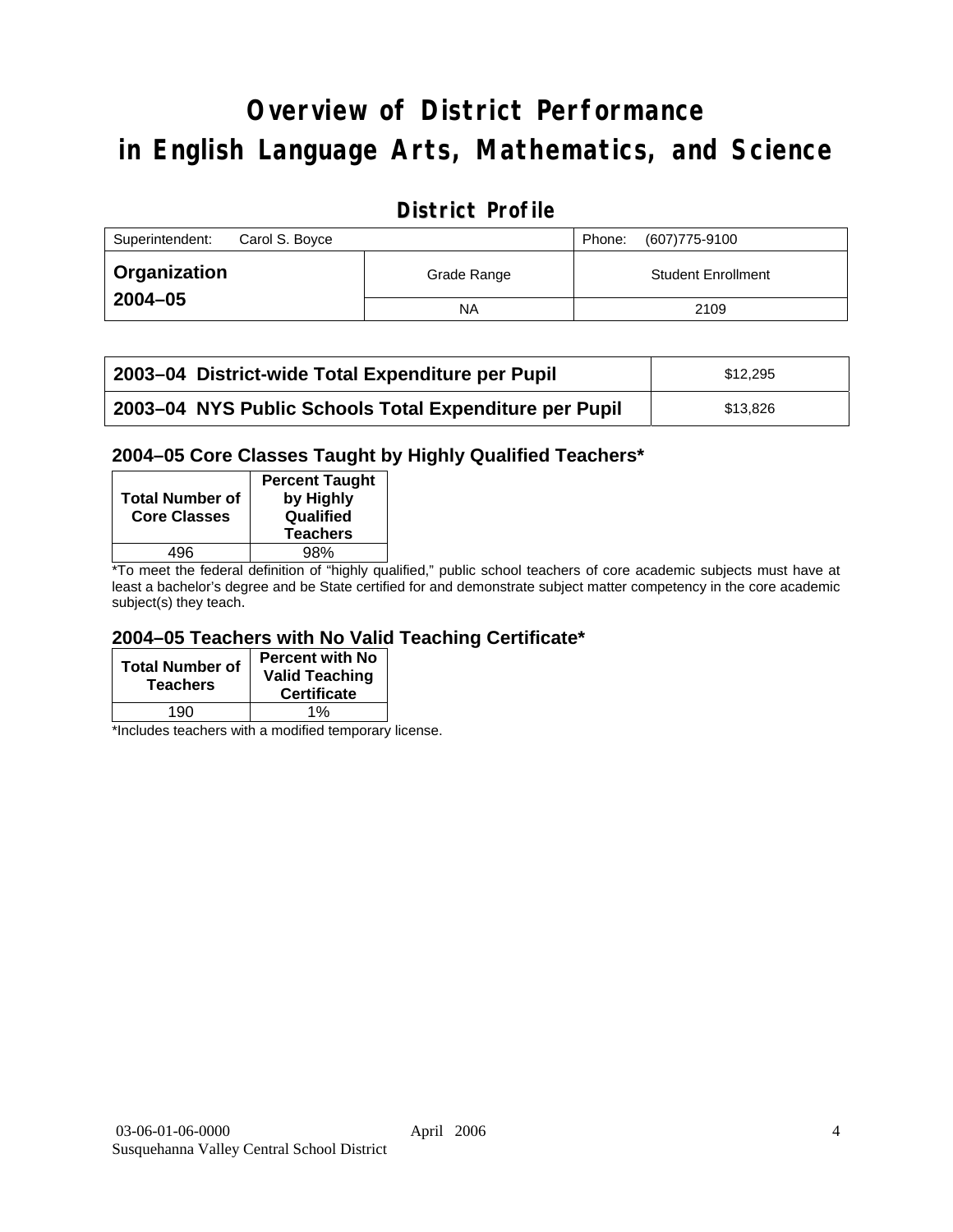English Language Arts



Percentages less than 0.51 will appear as zero because of rounding.

|                                               | <b>Counts of Students</b> |                    |                    |                    |                     |                   |
|-----------------------------------------------|---------------------------|--------------------|--------------------|--------------------|---------------------|-------------------|
| <b>Performance at</b><br><b>This District</b> | Level 1<br>455-602        | Level 2<br>603-644 | Level 3<br>645-691 | Level 4<br>692-800 | <b>Total Tested</b> | <b>Mean Score</b> |
| Feb 2003                                      | 10                        | 44                 | 79                 | 26                 | 159                 | 657               |
| <b>Feb 2004</b>                               | 10                        | 45                 | 78                 | 24                 | 157                 | 656               |
| Feb 2005                                      |                           | 37                 | 79                 | 23                 | 142                 | 664               |

|         | Elementary-Level English Language Arts Levels — Listening, Reading, and Writing Standards                 |  |  |  |
|---------|-----------------------------------------------------------------------------------------------------------|--|--|--|
| Level 4 | These students exceed the standards and are moving toward high performance on the Regents examination.    |  |  |  |
| Level 3 | These students meet the standards and, with continued steady growth, should pass the Regents examination. |  |  |  |
| Level 2 | These students need extra help to meet the standards and pass the Regents examination.                    |  |  |  |
| Level 1 | These students have serious academic deficiencies.                                                        |  |  |  |

**Performance of Limited English Proficient Students Taking the New York State English as a Second Language Achievement Test (NYSESLAT) as the Measure of English Language Arts Achievement**

| Grade 4 | _evel ′ | Level 2 | Levels 3 & 4 | <b>Total Tested</b> |
|---------|---------|---------|--------------|---------------------|
| 2005    |         |         |              |                     |

### **Performance of Students with Severe Disabilities on the New York State Alternate Assessment (NYSAA) in English**

| <b>Elementary</b><br>∵Level | AA-Level | AA-Level 2 | AA-Level 3 | AA-Level | <b>Total Tested</b> |
|-----------------------------|----------|------------|------------|----------|---------------------|
| 2004-05                     |          |            |            |          |                     |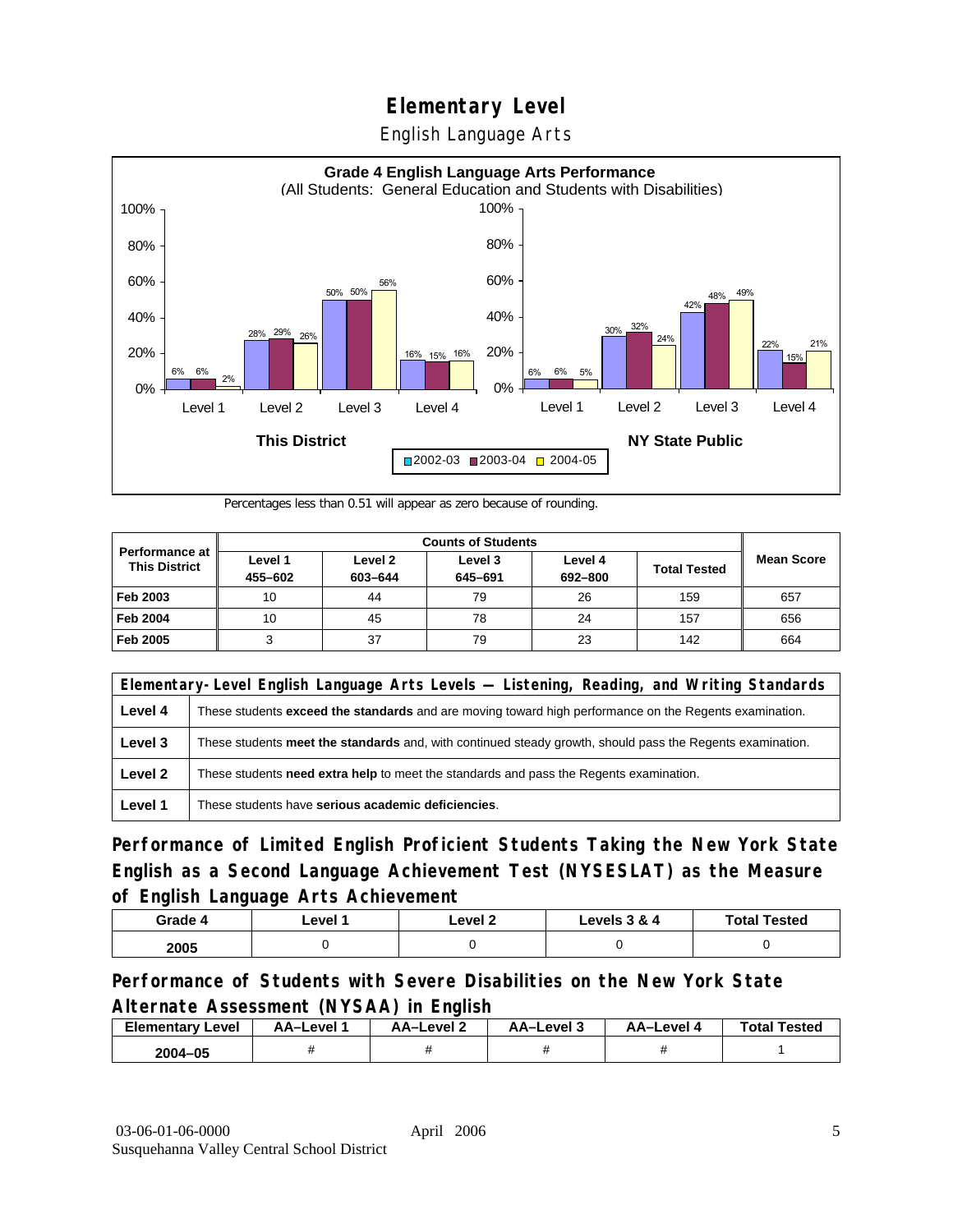## Mathematics



Percentages less than 0.51 will appear as zero because of rounding.

|                                               | <b>Counts of Students</b> |                    |                    |                    |                     |                   |
|-----------------------------------------------|---------------------------|--------------------|--------------------|--------------------|---------------------|-------------------|
| <b>Performance at</b><br><b>This District</b> | Level 1<br>448-601        | Level 2<br>602-636 | Level 3<br>637-677 | Level 4<br>678-810 | <b>Total Tested</b> | <b>Mean Score</b> |
| May 2003                                      |                           | 16                 | 91                 | 55                 | 162                 | 669               |
| May 2004                                      |                           | 21                 | 92                 | 44                 | 159                 | 664               |
| May 2005                                      |                           | 10                 | 84                 | 46                 | 142                 | 670               |

|         | Elementary-Level Mathematics Levels -                                                                         |  |  |  |  |
|---------|---------------------------------------------------------------------------------------------------------------|--|--|--|--|
|         | Knowledge, Reasoning, and Problem-Solving Standards                                                           |  |  |  |  |
| Level 4 | These students <b>exceed the standards</b> and are moving toward high performance on the Regents examination. |  |  |  |  |
| Level 3 | These students meet the standards and, with continued steady growth, should pass the Regents examination.     |  |  |  |  |
| Level 2 | These students <b>need extra help</b> to meet the standards and pass the Regents examination.                 |  |  |  |  |
| Level 1 | These students have serious academic deficiencies.                                                            |  |  |  |  |

**Performance of Students with Severe Disabilities on the New York State Alternate Assessment (NYSAA) in Mathematics** 

| <b>Elementary</b><br>Level | AA-Level | – AA–Level ∠ | د AA–Level | AA-Level 4 | <b>Total Tested</b> |
|----------------------------|----------|--------------|------------|------------|---------------------|
| 2004-05                    |          |              |            |            |                     |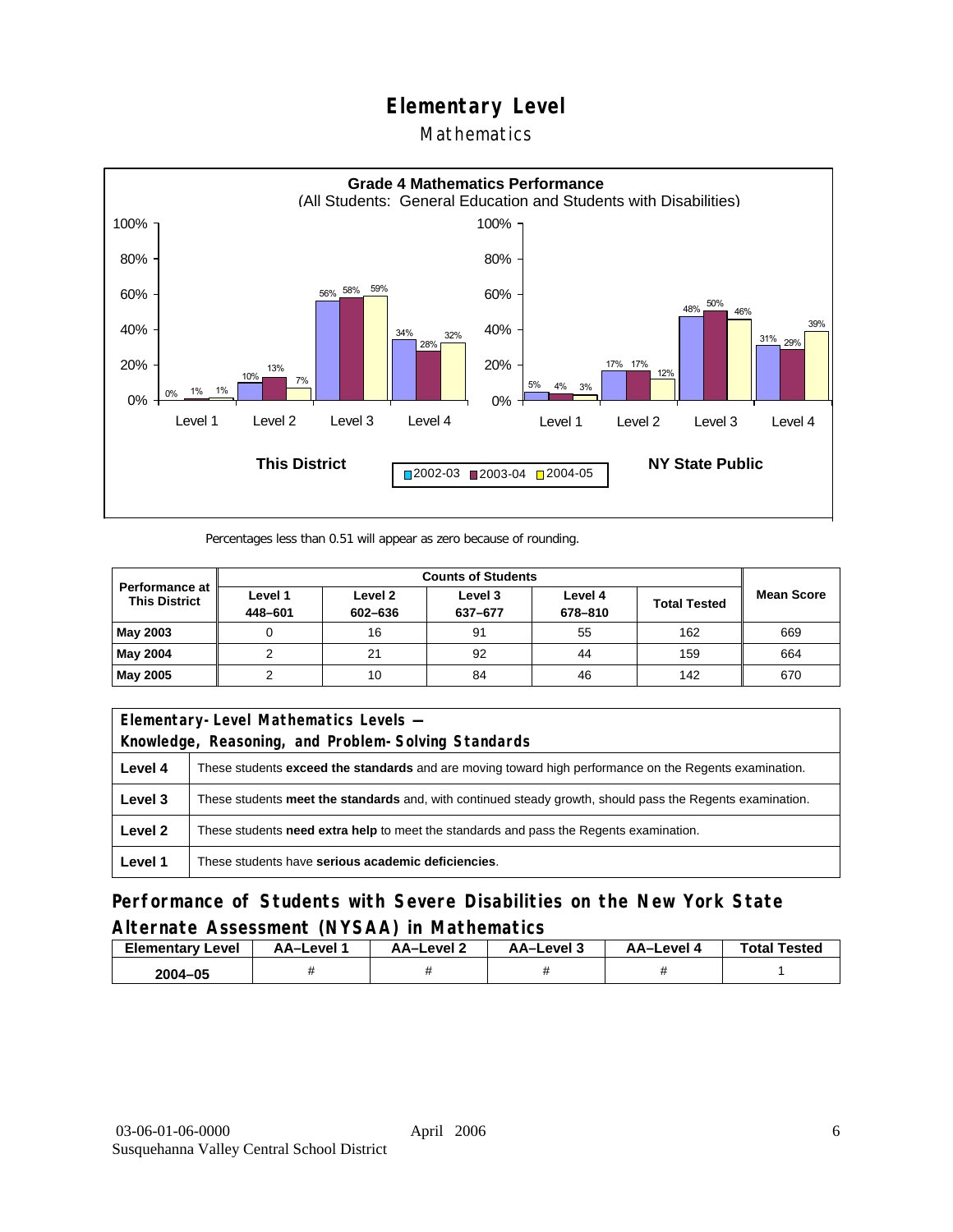### Science\*



Percentages less than 0.51 will appear as zero because of rounding.

| <b>Performance at</b><br><b>This District</b> |                     |                      |                      |                   |                     |                   |
|-----------------------------------------------|---------------------|----------------------|----------------------|-------------------|---------------------|-------------------|
|                                               | Level 1<br>$0 - 44$ | Level 2<br>$45 - 64$ | Level 3<br>$65 - 84$ | Level 4<br>85-100 | <b>Total Tested</b> | <b>Mean Score</b> |
| <b>May 2004</b>                               |                     | 13                   |                      | 72                | 157                 | 81                |
| <b>May 2005</b>                               |                     | 12                   | 62                   | 68                | 142                 | 83                |

| Elementary-Level Science Levels -                   |                                                                                                               |  |  |  |
|-----------------------------------------------------|---------------------------------------------------------------------------------------------------------------|--|--|--|
| Knowledge, Reasoning, and Problem-Solving Standards |                                                                                                               |  |  |  |
| Level 4                                             | These students <b>exceed the standards</b> and are moving toward high performance on the Regents examination. |  |  |  |
| Level 3                                             | These students meet the standards and, with continued steady growth, should pass the Regents examination.     |  |  |  |
| Level 2                                             | These students <b>need extra help</b> to meet the standards and pass the Regents examination.                 |  |  |  |
| Level 1                                             | These students have serious academic deficiencies.                                                            |  |  |  |

### **Performance of Students with Severe Disabilities on the New York State Alternate Assessment (NYSAA) in Science**

| <b>Elementary Level</b> | AA-Level | AA-Level 2 | د AA–Level | AA–Level 4 | <b>Total Tested</b> |
|-------------------------|----------|------------|------------|------------|---------------------|
| 2004-05                 |          |            |            |            |                     |

\*Only two years of data are shown because a new assessment in elementary-level science was administered for the first time in 2003–04.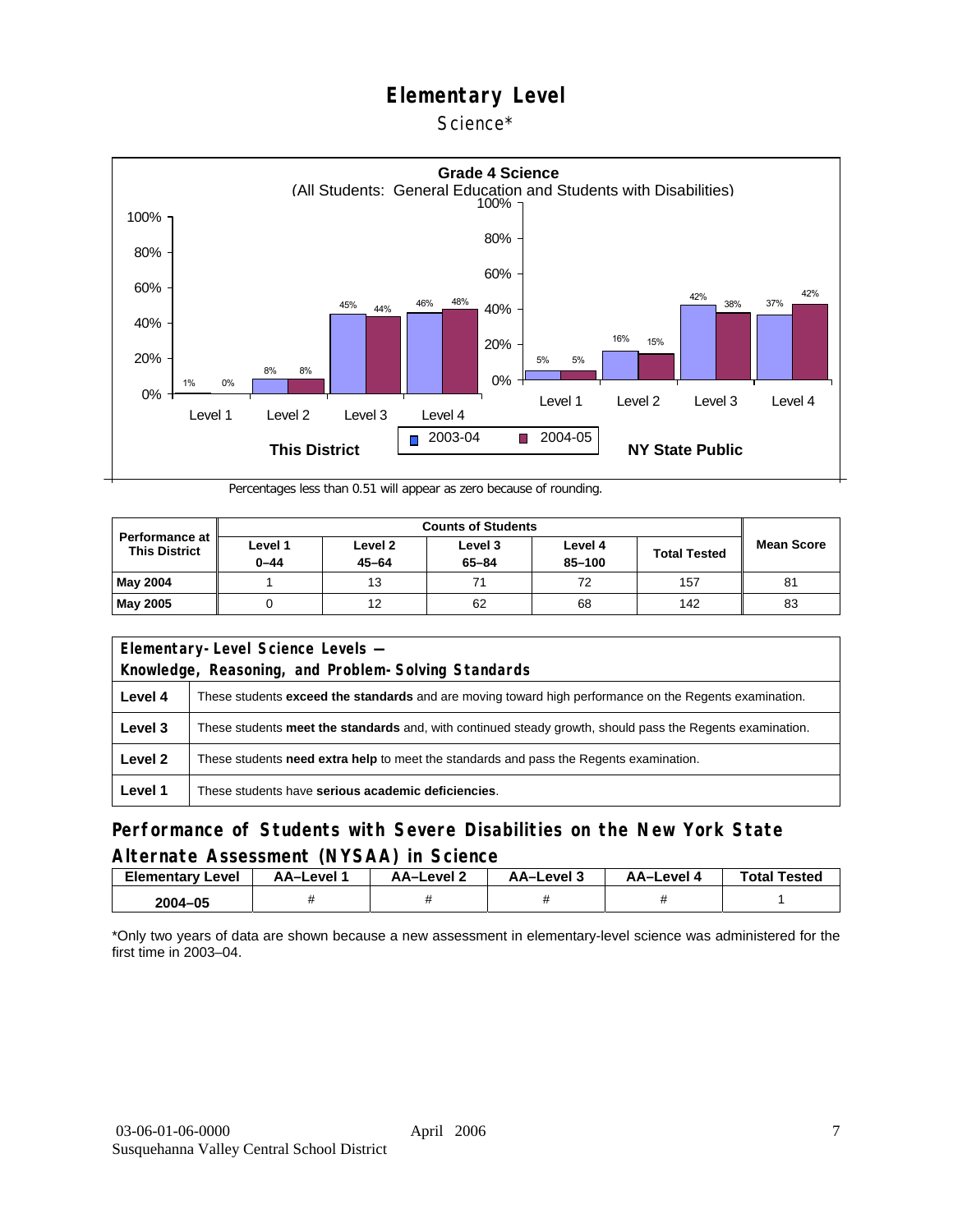



|  | Percentages less than 0.51 will appear as zero because of rounding. |
|--|---------------------------------------------------------------------|
|  |                                                                     |
|  |                                                                     |
|  |                                                                     |

| <b>Performance at</b><br><b>This District</b> | Level 1<br>527-657 | Level 2<br>658-696 | Level 3<br>697-736 | Level 4<br>737-830 | <b>Total Tested</b> | <b>Mean Score</b> |
|-----------------------------------------------|--------------------|--------------------|--------------------|--------------------|---------------------|-------------------|
| January 2003                                  | 11                 |                    |                    | 13                 | 172                 | 697               |
| January 2004                                  |                    | 83                 | 69                 | 30                 | 190                 | 706               |
| January 2005                                  | 6                  | 91                 | 72                 | 11                 | 180                 | 698               |

|         | Middle-Level English Language Arts Levels — Listening, Reading, and Writing Standards                     |  |  |  |  |
|---------|-----------------------------------------------------------------------------------------------------------|--|--|--|--|
| Level 4 | These students exceed the standards and are moving toward high performance on the Regents examination.    |  |  |  |  |
| Level 3 | These students meet the standards and, with continued steady growth, should pass the Regents examination. |  |  |  |  |
| Level 2 | These students <b>need extra help</b> to meet the standards and pass the Regents examination.             |  |  |  |  |
| Level 1 | These students have serious academic deficiencies.                                                        |  |  |  |  |

**Performance of Limited English Proficient Students Taking the New York State English as a Second Language Achievement Test (NYSESLAT) as the Measure of English Language Arts Achievement**

| Grade 8 | ∟evel <i>*</i> |  | Levels 3 & 4 | <b>Total Tested</b> |
|---------|----------------|--|--------------|---------------------|
| 2005    |                |  |              |                     |

**Performance of Students with Severe Disabilities on the New York State Alternate Assessment (NYSAA) in English** 

| <b>Middle Level</b> | <b>AA-Level</b> | AA-Level 2 | AA-Level 3 | AA-Level 4 | <b>Total Tested</b> |
|---------------------|-----------------|------------|------------|------------|---------------------|
| 2004-05             |                 |            |            |            |                     |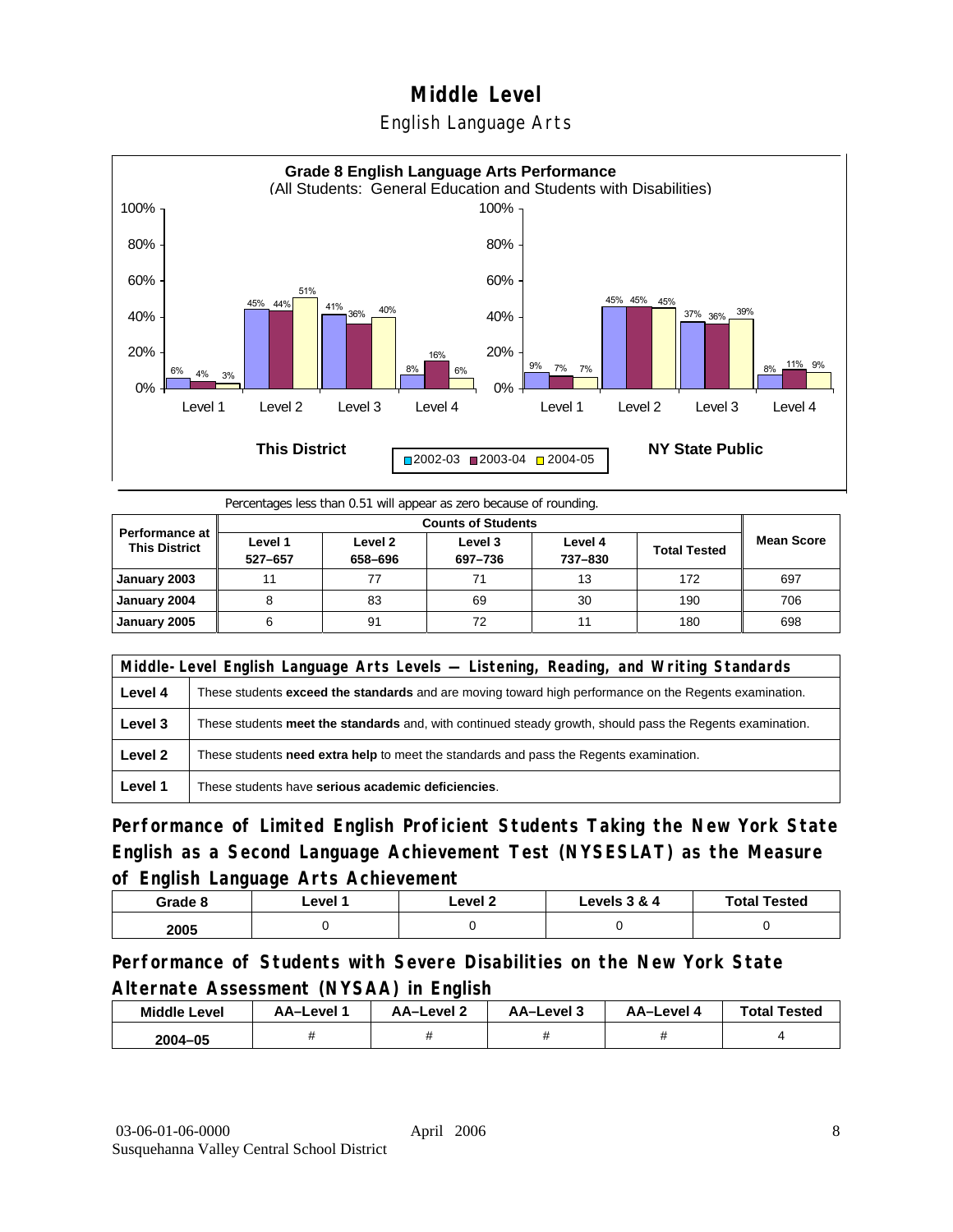### **Mathematics**



Percentages less than 0.51 will appear as zero because of rounding.

| Performance at I<br><b>This District</b> | Level 1<br>517-680 | Level 2<br>681-715 | Level 3<br>716-759 | Level 4<br>760-882 | <b>Total Tested</b> | <b>Mean Score</b> |
|------------------------------------------|--------------------|--------------------|--------------------|--------------------|---------------------|-------------------|
| May 2003                                 | 16                 | 58                 | 87                 | 14                 | 175                 | 720               |
| May 2004                                 | 18                 | 56                 | 90                 | 25                 | 189                 | 721               |
| May 2005                                 | 14                 | 49                 | 101                | 14                 | 178                 | 722               |

|         | Middle-Level Mathematics Levels — Knowledge, Reasoning, and Problem-Solving Standards                         |  |  |  |  |
|---------|---------------------------------------------------------------------------------------------------------------|--|--|--|--|
| Level 4 | These students <b>exceed the standards</b> and are moving toward high performance on the Regents examination. |  |  |  |  |
| Level 3 | These students meet the standards and, with continued steady growth, should pass the Regents examination.     |  |  |  |  |
| Level 2 | These students need extra help to meet the standards and pass the Regents examination.                        |  |  |  |  |
| Level 1 | These students have serious academic deficiencies.                                                            |  |  |  |  |

### **Performance of Students with Severe Disabilities on the New York State Alternate Assessment (NYSAA) in Mathematics**

| <b>Middle Level</b> | AA-Level | <b>AA-Level 2</b> | AA-Level 3 | AA–Level 4 | <b>Total Tested</b> |
|---------------------|----------|-------------------|------------|------------|---------------------|
| 2004-05             |          |                   |            |            |                     |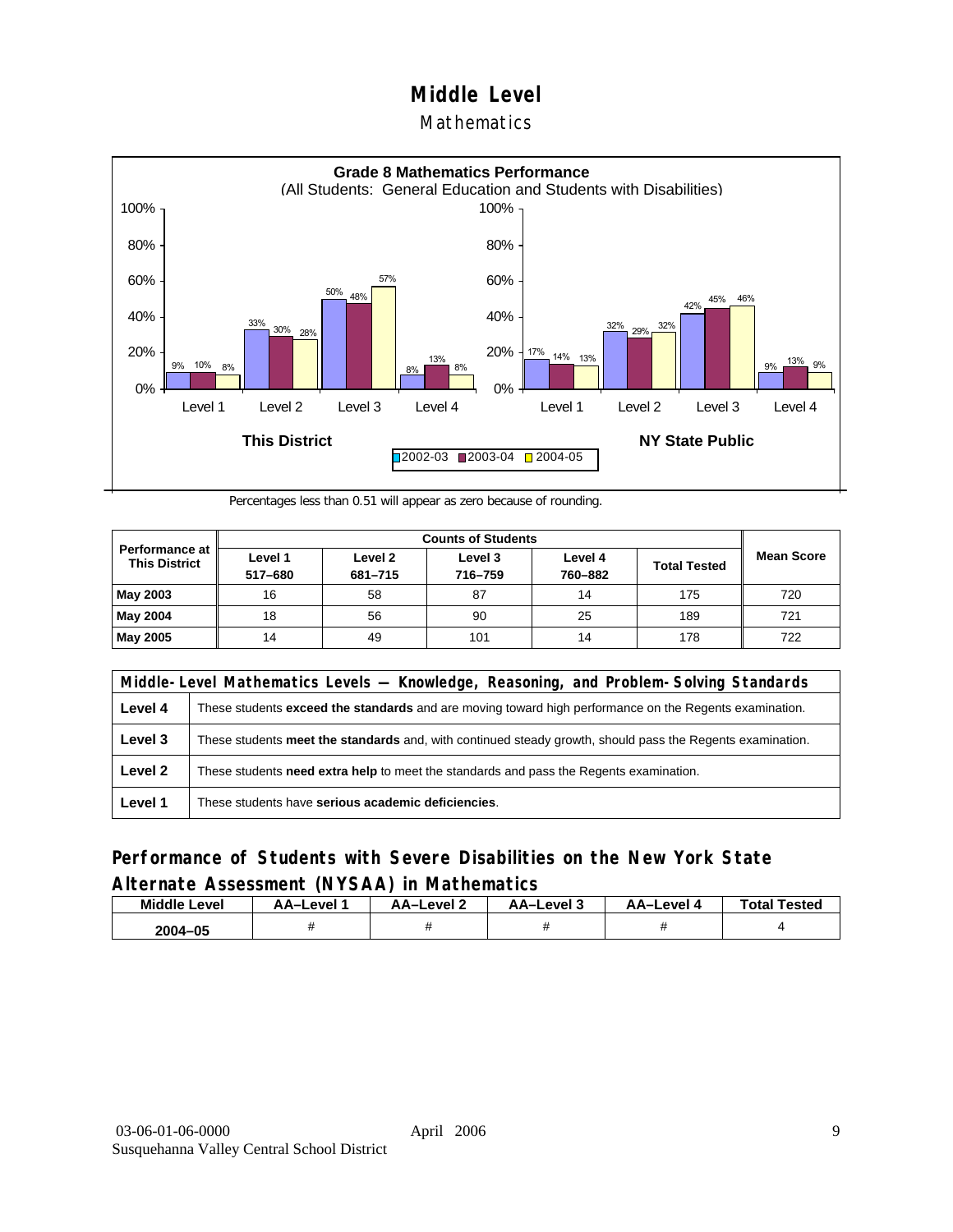#### **Science**



#### Percentages less than 0.51 will appear as zero because of rounding.

| <b>Performance at This District</b> |                             |         | <b>Mean Score</b> |         |         |                     |    |
|-------------------------------------|-----------------------------|---------|-------------------|---------|---------|---------------------|----|
|                                     |                             | Level 1 | Level 2           | Level 3 | Level 4 | <b>Total Tested</b> |    |
| January/                            | <b>Middle-Level Science</b> |         |                   | 85      | 76      | 169                 | 82 |
| <b>June 2003</b>                    | <b>Regents Science</b>      |         |                   |         |         |                     |    |
| January/                            | <b>Middle-Level Science</b> |         | 15                | 108     | 58      | 185                 | 78 |
| <b>June 2004</b>                    | <b>Regents Science</b>      |         |                   |         |         |                     |    |
| January/                            | <b>Middle-Level Science</b> |         | 14                | 91      | 70      | 175                 | 80 |
| June 2005                           | <b>Regents Science</b>      |         |                   |         |         |                     |    |

|         | Middle-Level Science Levels — Knowledge, Reasoning, and Problem-Solving Standards*                                                                                                                  |
|---------|-----------------------------------------------------------------------------------------------------------------------------------------------------------------------------------------------------|
| Level 4 | These students <b>exceed the standards</b> on the middle-level science test and are moving toward high performance<br>on the Regents examinations or score 85-100 on a Regents science examination. |
| Level 3 | These students meet the standards on the middle-level science test and, with continued steady growth, should<br>pass the Regents examinations or score 65–84 on a Regents science examination.      |
| Level 2 | These students need extra help to meet the standards for middle-level science and to pass the Regents<br>examinations or score 55–64 on a Regents science examination.                              |
| Level 1 | These students have serious academic deficiencies as evidenced in the middle-level science test or score 0-54<br>on a Regents science examination.                                                  |

\*Students may demonstrate proficiency in middle-level science by scoring at Level 3 or above on the middle-level science test or by scoring 65 or above on a Regents examination in science.

### **Performance of Students with Severe Disabilities on the New York State Alternate Assessment (NYSAA) in Science**

| <b>Middle Level</b> | AA-Level | AA-Level 2 | AA–Level 3 | AA-Level 4 | <b>Total Tested</b> |  |
|---------------------|----------|------------|------------|------------|---------------------|--|
| 2004-05             |          |            |            |            |                     |  |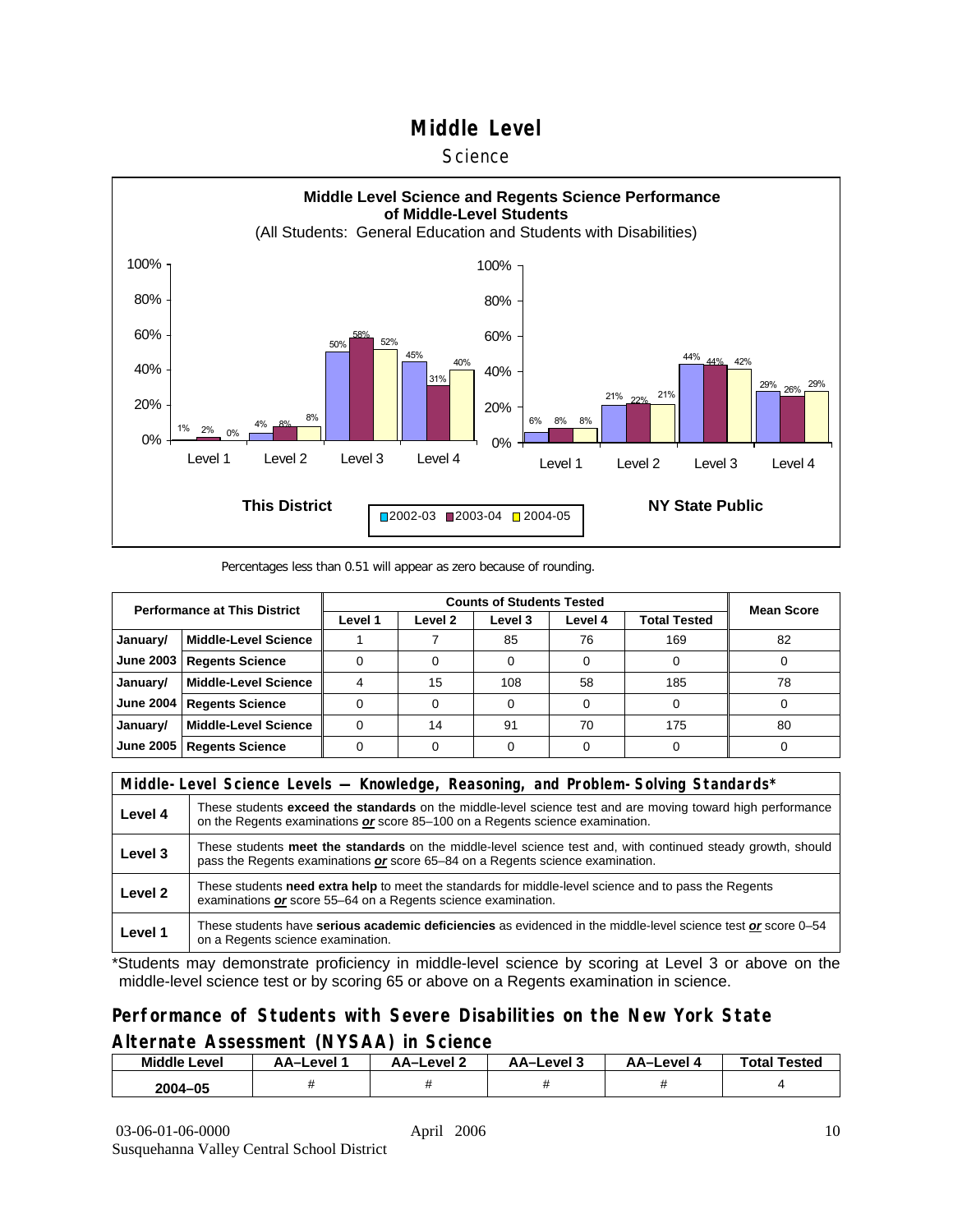# **High School English Achievement after Four Years of Instruction**

 The graphs and tables below present performance of the 1999, 2000, and 2001 district accountability cohort members, four years after entering grade 9, in meeting the graduation assessment requirement in English. In the graph, students passing approved alternatives to this examination are counted as scoring in the 65 to 84 range. RCT results are not included in the graph. The data in these tables and charts show the performance of the cohorts as of June  $30<sup>th</sup>$  of the fourth year after first entering grade 9.



Percentages less than 0.51 will appear as zero because of rounding.

| English Graduation Requirement Achievement after Four Years of High School* |                                                                                                                                                                                                                       |  |  |    |    |                           |  |  |  |  |
|-----------------------------------------------------------------------------|-----------------------------------------------------------------------------------------------------------------------------------------------------------------------------------------------------------------------|--|--|----|----|---------------------------|--|--|--|--|
|                                                                             | <b>Cohort Members</b><br><b>Highest Score</b><br><b>Highest Score</b><br><b>Highest Score</b><br><b>Highest Score</b><br>Approved<br>Between 85 and 100<br>Between 55 and 64<br>Between 65 and 84<br>Between 0 and 54 |  |  |    |    |                           |  |  |  |  |
|                                                                             | <b>All Students</b>                                                                                                                                                                                                   |  |  |    |    | <b>Alternative Credit</b> |  |  |  |  |
| 1999 Cohort                                                                 | 144                                                                                                                                                                                                                   |  |  | 78 | 33 |                           |  |  |  |  |
| 2000 Cohort                                                                 | 146                                                                                                                                                                                                                   |  |  | 72 | 58 |                           |  |  |  |  |
| 2001 Cohort                                                                 | 160                                                                                                                                                                                                                   |  |  | 62 | 53 |                           |  |  |  |  |

\*Assessments used to determine counts in this table include the Regents examination in comprehensive English, the component retest in English, and approved alternatives.

| Performance of Students Who Took the Regents<br><b>Competency Tests in Reading and Writing to</b><br>Meet the Graduation Requirement* |   |  |  |  |  |  |  |  |  |
|---------------------------------------------------------------------------------------------------------------------------------------|---|--|--|--|--|--|--|--|--|
| <b>Failed RCT in Reading</b><br><b>Passed the RCTs</b><br>and/or Writing                                                              |   |  |  |  |  |  |  |  |  |
| 1999 Cohort                                                                                                                           |   |  |  |  |  |  |  |  |  |
| 2000 Cohort                                                                                                                           | っ |  |  |  |  |  |  |  |  |
| 2001 Cohort                                                                                                                           |   |  |  |  |  |  |  |  |  |

\*Includes only students eligible for the safety net who did not score 55 or higher on the Regents examination or an approved alternative.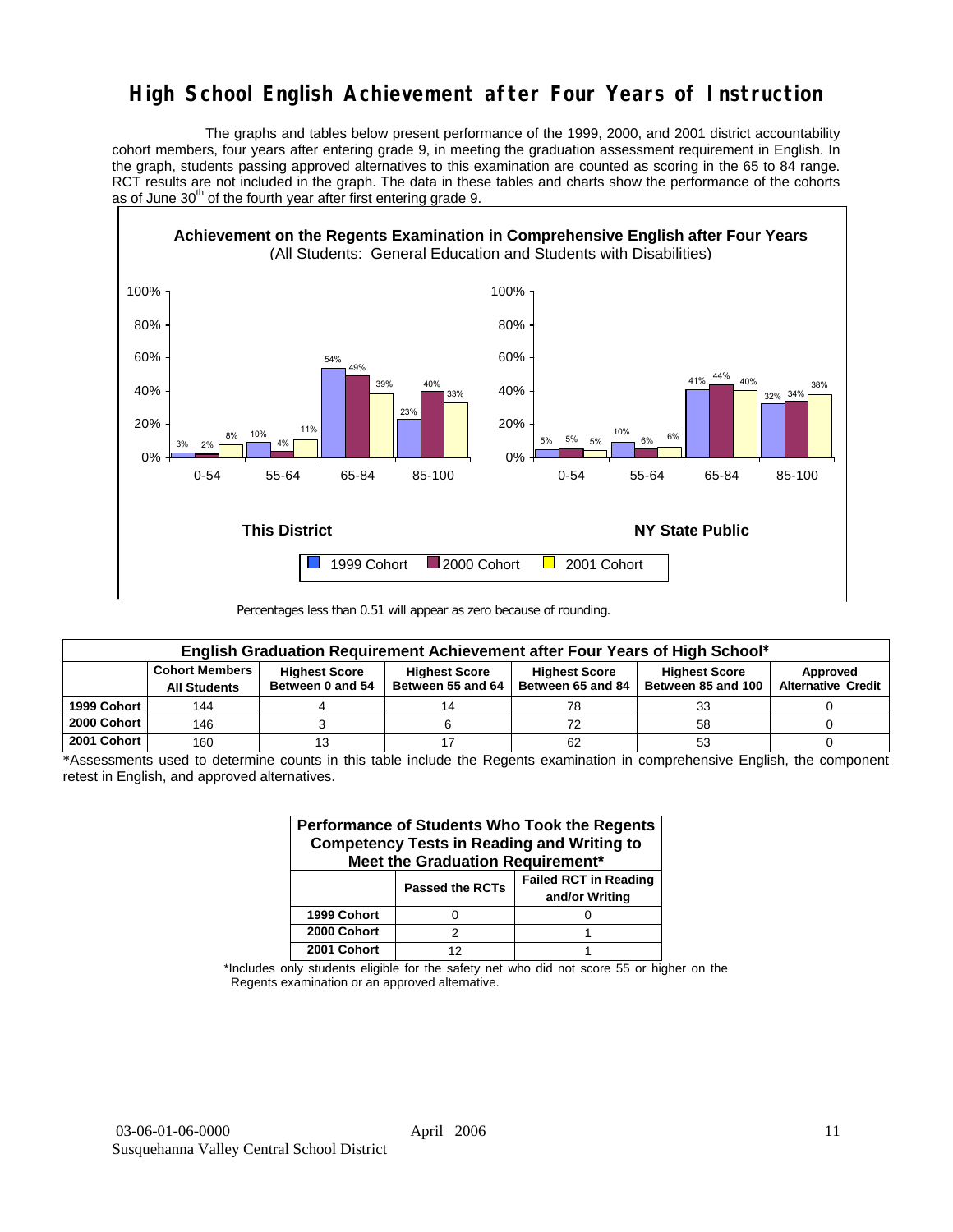# **High School Mathematics Achievement after Four Years of Instruction**

The graphs and tables below present performance of the 1999, 2000, and 2001 district accountability cohort members, four years after entering grade 9, in meeting the graduation assessment requirement in mathematics. In the graph, students passing approved alternatives to these examinations are counted as scoring in the 65 to 84 range. RCT results are not included in the graph. The data in these tables and charts show the performance of the cohorts as of June  $30<sup>th</sup>$  of the fourth year after first entering grade 9.



Percentages less than 0.51 will appear as zero because of rounding.

|             | Mathematics Graduation Requirement Achievement after Four Years of High School*                                                   |  |    |     |                                                                                            |  |  |  |  |  |  |
|-------------|-----------------------------------------------------------------------------------------------------------------------------------|--|----|-----|--------------------------------------------------------------------------------------------|--|--|--|--|--|--|
|             | <b>Highest Score</b><br><b>Highest Score</b><br><b>Highest Score</b><br>Approved<br><b>Cohort Members</b><br><b>Highest Score</b> |  |    |     |                                                                                            |  |  |  |  |  |  |
|             | <b>All Students</b>                                                                                                               |  |    |     | Between 0 and 54 Between 55 and 64 Between 65 and 84 Between 85 and 100 Alternative Credit |  |  |  |  |  |  |
| 1999 Cohort | 144                                                                                                                               |  |    | 64  | 55                                                                                         |  |  |  |  |  |  |
| 2000 Cohort | 146                                                                                                                               |  | 15 | -81 | 36                                                                                         |  |  |  |  |  |  |
| 2001 Cohort | 160                                                                                                                               |  |    | 99  | 28                                                                                         |  |  |  |  |  |  |

\*Assessments used to determine counts in this table include a Regents examination in mathematics, the component retest in mathematics and approved alternatives.

| Performance of Students Who Took the Regents<br><b>Competency Test in Mathematics to Meet the</b><br><b>Graduation Requirement*</b> |  |  |  |  |  |  |  |
|-------------------------------------------------------------------------------------------------------------------------------------|--|--|--|--|--|--|--|
| <b>Failed at Least</b><br><b>Passed the RCT</b><br><b>One RCT</b>                                                                   |  |  |  |  |  |  |  |
| 1999 Cohort                                                                                                                         |  |  |  |  |  |  |  |
| 2000 Cohort                                                                                                                         |  |  |  |  |  |  |  |
| 2001 Cohort                                                                                                                         |  |  |  |  |  |  |  |

\*Includes only students eligible for the safety net who did not score 55 or higher on the Regents examination or an approved alternative.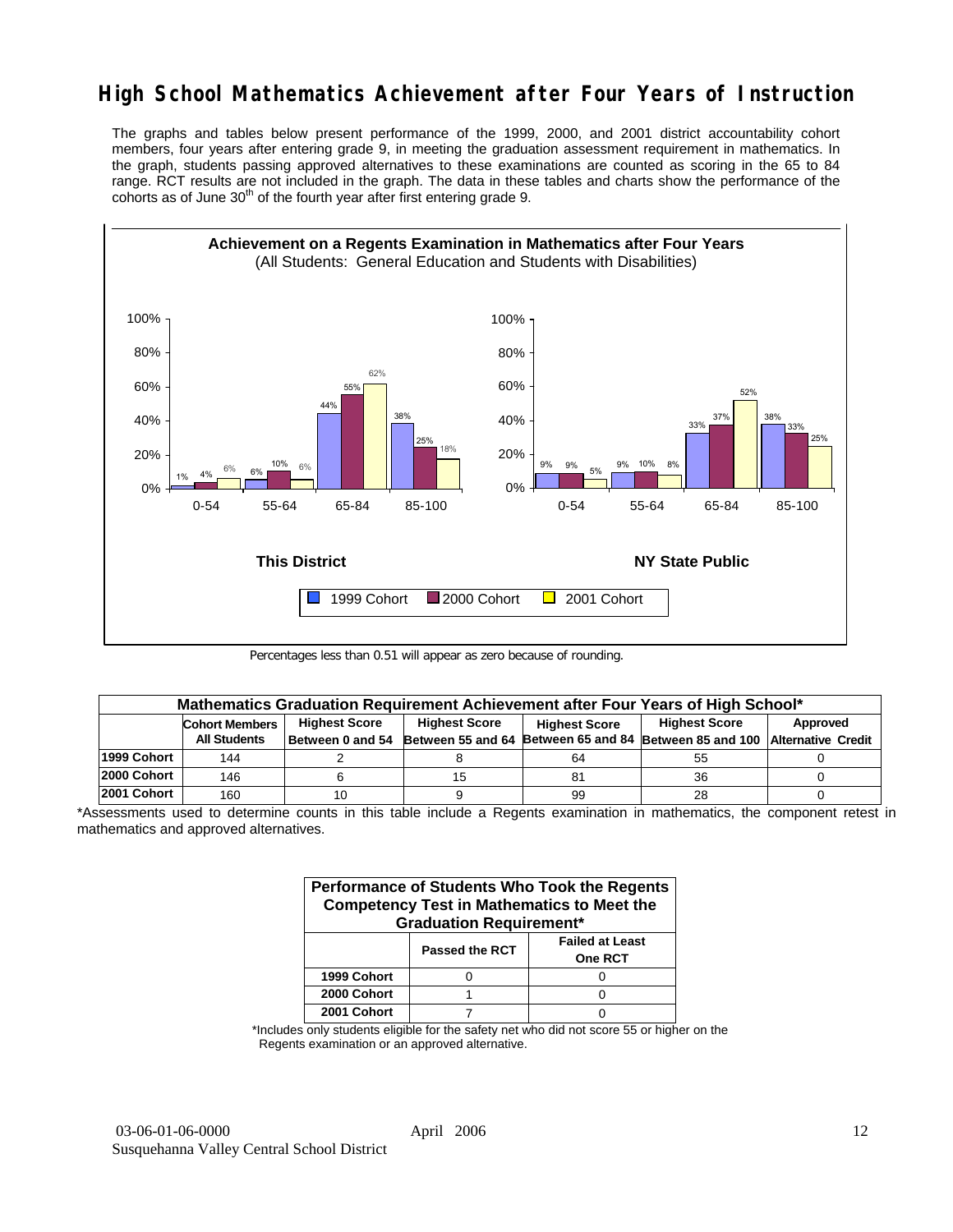# **Cohort Graduation Rates**

 Students were counted as graduates if they earned a local diploma with or without a Regents endorsement by August 31<sup>st</sup> of the fourth year after first entering grade 9. The graduation-rate cohort includes students who transferred to general education development (GED) programs. These students were not counted in the 1998, 1999, and 2000 district accountability cohorts for English and mathematics.



Percentages less than 0.51 will appear as zero because of rounding.

|             | <b>Cohort Graduation Rates</b>   |                                |                                                                      |                            |  |  |  |  |  |  |
|-------------|----------------------------------|--------------------------------|----------------------------------------------------------------------|----------------------------|--|--|--|--|--|--|
|             | <b>Cohort</b><br>Members*<br>(a) | <b>Transfers to GED</b><br>(b) | <b>Graduation Rate</b><br><b>Cohort</b><br><b>Members</b><br>$(a+b)$ | <b>Number</b><br>Graduated |  |  |  |  |  |  |
| 1998 Cohort | 171                              |                                | 171                                                                  | 142                        |  |  |  |  |  |  |
| 1999 Cohort | 142                              |                                | 148                                                                  | 126                        |  |  |  |  |  |  |
| 2000 Cohort | 158                              |                                | 164                                                                  | 133                        |  |  |  |  |  |  |

 $*$ Count as of August 31 $*$  of the fourth year after first entering grade 9.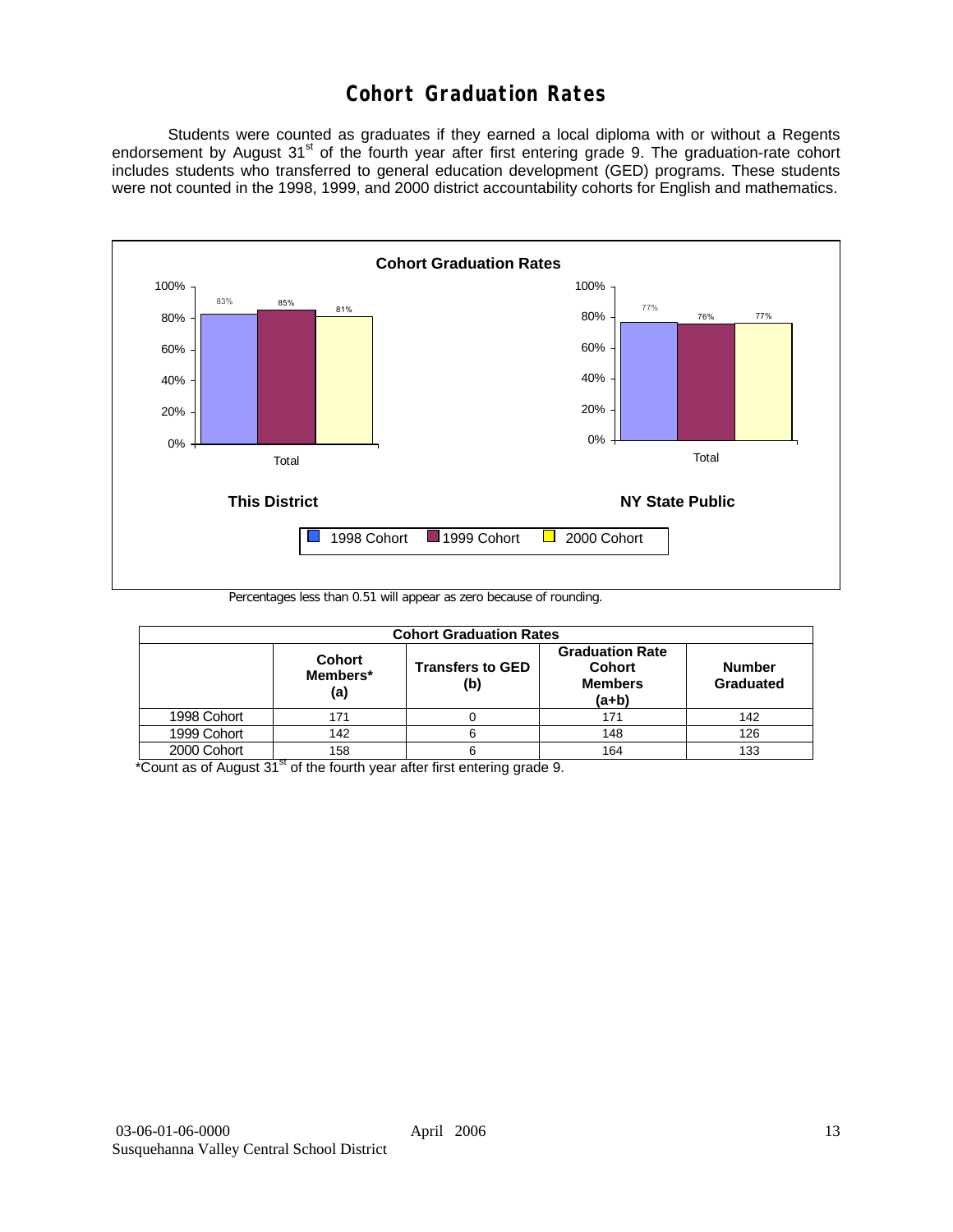# **Analysis of Student Subgroup Performance**

Historically, on State assessments the average performance of Black, Hispanic, and Native American students has been lower than that of White and Asian students. Similarly, students from lowincome families have not performed as well as those from higher income families. A high priority of the Board of Regents is to eliminate these gaps in student performance. In addition, Title I of the federal Elementary and Secondary Education Act includes explicit requirements "to ensure that students served by Title I are given the same opportunity to achieve to high standards and are held to the same high expectations as all students in each State."

This section of the district report card provides performance data for two years by racial/ethnic group, disability status, gender, English proficiency status, income level, and migrant status. The purpose of the student subgroup analyses is to determine if students who perform below the standards in any district tend to fall into particular groups, such as minority students, limited English proficient students, or economically disadvantaged students. If these analyses provide evidence that students in one of the groups achieve at a lower level than other students, the district should examine the reasons for this lower performance and make necessary changes in curriculum, instruction, and student support services to remedy these performance gaps. If your district did not report data for the 2004–05 school year for a subject and grade, a table showing data for subgroups in that subject and grade will not be included in the *Analysis*.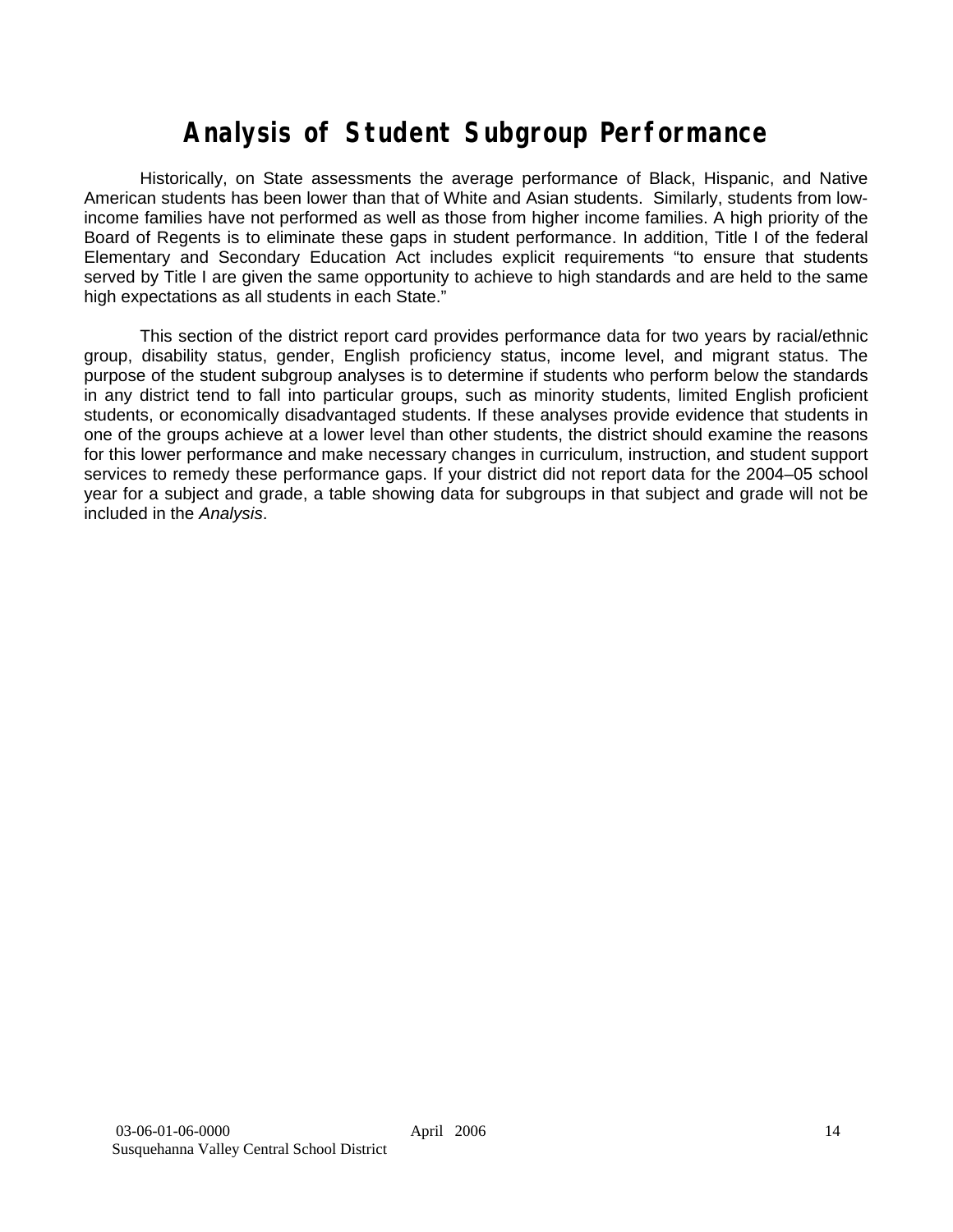# English Language Arts

|                                              |                |         | ັ<br>2003-04                                                      |     | 2004-05        |                                                                   |         |     |
|----------------------------------------------|----------------|---------|-------------------------------------------------------------------|-----|----------------|-------------------------------------------------------------------|---------|-----|
| <b>Student Subgroup</b>                      | <b>Total</b>   |         | <b>Percentages of Tested</b><br><b>Students Scoring at Levels</b> |     | <b>Total</b>   | <b>Percentages of Tested</b><br><b>Students Scoring at Levels</b> |         |     |
|                                              | <b>Tested</b>  | $2 - 4$ | $3 - 4$                                                           | 4   | <b>Tested</b>  | $2 - 4$                                                           | $3 - 4$ | 4   |
| <b>Results by Race/Ethnicity</b>             |                |         |                                                                   |     |                |                                                                   |         |     |
| American Indian/Alaskan Native               | $\pmb{0}$      | 0%      | 0%                                                                | 0%  | $\mathbf 0$    | 0%                                                                | 0%      | 0%  |
| <b>Black</b>                                 | 3              | s       | s                                                                 | s   | 0              | 0%                                                                | 0%      | 0%  |
| Hispanic                                     | $\overline{4}$ | s       | s                                                                 | s   | $\mathbf{1}$   | s                                                                 | s       | s   |
| Asian or Pacific Islander                    | $\pmb{0}$      | 0%      | 0%                                                                | 0%  | $\mathbf{1}$   | s                                                                 | s       | s   |
| White                                        | 150            | 94%     | 66%                                                               | 15% | 140            | s                                                                 | s       | s   |
| Total                                        | 157            | 94%     | 65%                                                               | 15% | 142            | 98%                                                               | 72%     | 16% |
| Small Group Totals (s)                       | $\overline{7}$ | 86%     | 43%                                                               | 14% | 142            | 98%                                                               | 72%     | 16% |
| <b>Results by Disability Status</b>          |                |         |                                                                   |     |                |                                                                   |         |     |
| General-education students                   | 128            | 99%     | 76%                                                               | 19% | 127            | 100%                                                              | 77%     | 18% |
| Students with disabilities                   | 29             | 69%     | 17%                                                               | 0%  | 15             | 80%                                                               | 27%     | 0%  |
| Total                                        | 157            | 94%     | 65%                                                               | 15% | 142            | 98%                                                               | 72%     | 16% |
| <b>Results by Gender</b>                     |                |         |                                                                   |     |                |                                                                   |         |     |
| Female                                       | 81             | 95%     | 68%                                                               | 20% | 76             | 99%                                                               | 68%     | 22% |
| Male                                         | 76             | 92%     | 62%                                                               | 11% | 66             | 97%                                                               | 76%     | 9%  |
| Total                                        | 157            | 94%     | 65%                                                               | 15% | 142            | 98%                                                               | 72%     | 16% |
| <b>Results by English Proficiency Status</b> |                |         |                                                                   |     |                |                                                                   |         |     |
| English proficient                           | 157            | 94%     | 65%                                                               | 15% | 142            | 98%                                                               | 72%     | 16% |
| Limited English proficient                   | $\mathbf{0}$   | 0%      | 0%                                                                | 0%  | $\overline{0}$ | 0%                                                                | 0%      | 0%  |
| Total                                        | 157            | 94%     | 65%                                                               | 15% | 142            | 98%                                                               | 72%     | 16% |
| <b>Results by Income Level</b>               |                |         |                                                                   |     |                |                                                                   |         |     |
| Economically disadvantaged                   | 45             | 84%     | 42%                                                               | 9%  | 45             | 96%                                                               | 56%     | 11% |
| Not disadvantaged                            | 112            | 97%     | 74%                                                               | 18% | 97             | 99%                                                               | 79%     | 19% |
| Total                                        | 157            | 94%     | 65%                                                               | 15% | 142            | 98%                                                               | 72%     | 16% |
| <b>Results by Migrant Status</b>             |                |         |                                                                   |     |                |                                                                   |         |     |
| Migrant family                               | $\mathbf{0}$   | 0%      | 0%                                                                | 0%  | $\mathbf 0$    | 0%                                                                | 0%      | 0%  |
| Not migrant family                           | 157            | 94%     | 65%                                                               | 15% | 142            | 98%                                                               | 72%     | 16% |
| Total                                        | 157            | 94%     | 65%                                                               | 15% | 142            | 98%                                                               | 72%     | 16% |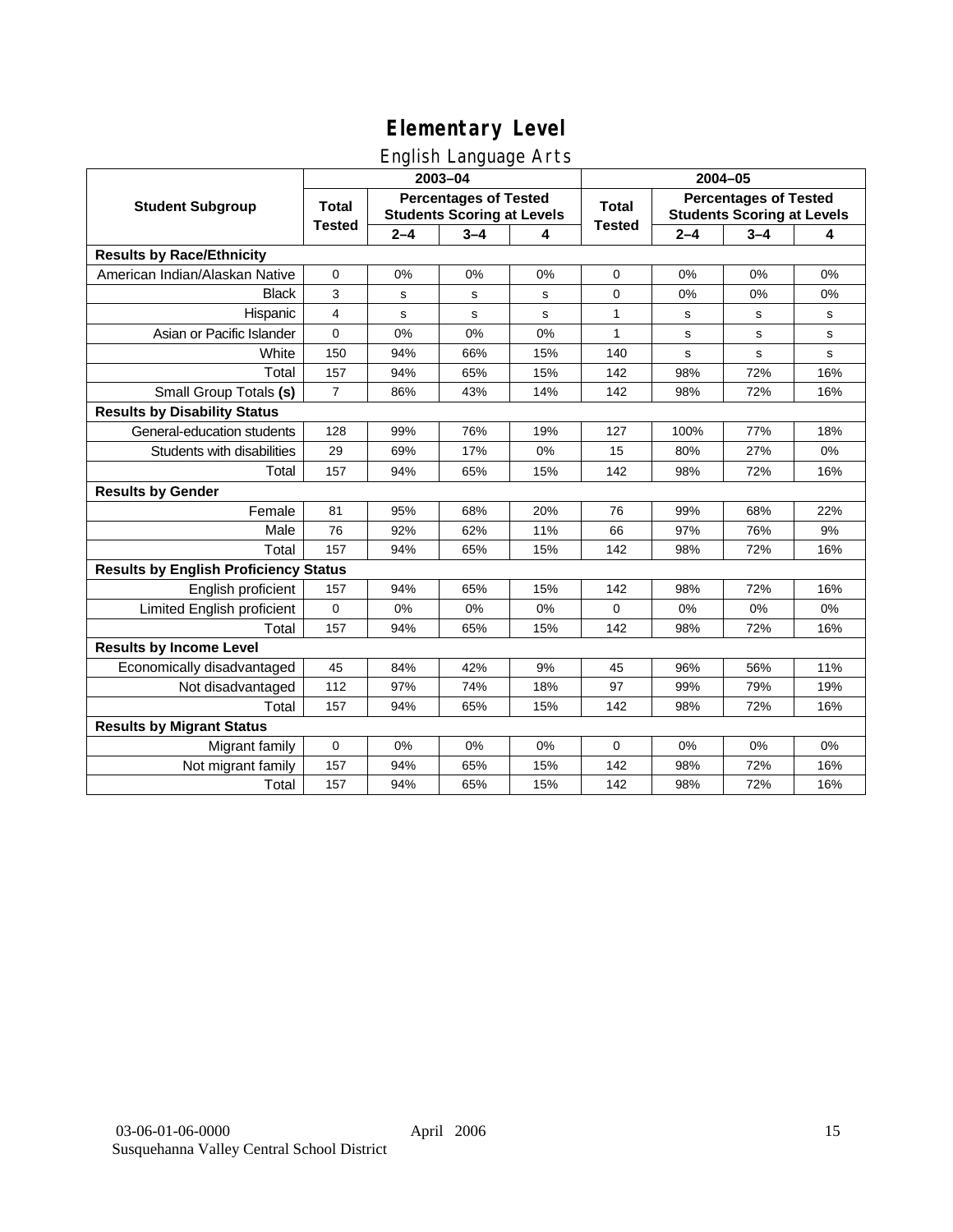### Mathematics

|                                              | 2003-04       |         |                                                                   |     | 2004-05       |                                                                   |         |             |
|----------------------------------------------|---------------|---------|-------------------------------------------------------------------|-----|---------------|-------------------------------------------------------------------|---------|-------------|
| <b>Student Subgroup</b>                      | <b>Total</b>  |         | <b>Percentages of Tested</b><br><b>Students Scoring at Levels</b> |     | Total         | <b>Percentages of Tested</b><br><b>Students Scoring at Levels</b> |         |             |
|                                              | <b>Tested</b> | $2 - 4$ | $3 - 4$                                                           | 4   | <b>Tested</b> | $2 - 4$                                                           | $3 - 4$ | 4           |
| <b>Results by Race/Ethnicity</b>             |               |         |                                                                   |     |               |                                                                   |         |             |
| American Indian/Alaskan Native               | $\mathbf 0$   | 0%      | 0%                                                                | 0%  | 0             | 0%                                                                | 0%      | 0%          |
| <b>Black</b>                                 | 3             | s       | s                                                                 | s   | 1             | s                                                                 | s       | s           |
| Hispanic                                     | 5             | s       | $\mathbf s$                                                       | s   | $\mathbf{1}$  | s                                                                 | s       | s           |
| Asian or Pacific Islander                    | 0             | 0%      | 0%                                                                | 0%  | $\mathbf{1}$  | s                                                                 | s       | s           |
| White                                        | 151           | 99%     | 87%                                                               | 28% | 139           | $\mathbf s$                                                       | s       | $\mathbf s$ |
| Total                                        | 159           | 99%     | 86%                                                               | 28% | 142           | 99%                                                               | 92%     | 32%         |
| Small Group Totals (s)                       | 8             | 88%     | 63%                                                               | 13% | 142           | 99%                                                               | 92%     | 32%         |
| <b>Results by Disability Status</b>          |               |         |                                                                   |     |               |                                                                   |         |             |
| General-education students                   | 130           | 100%    | 92%                                                               | 33% | 127           | 99%                                                               | 93%     | 34%         |
| Students with disabilities                   | 29            | 93%     | 59%                                                               | 3%  | 15            | 93%                                                               | 80%     | 20%         |
| Total                                        | 159           | 99%     | 86%                                                               | 28% | 142           | 99%                                                               | 92%     | 32%         |
| <b>Results by Gender</b>                     |               |         |                                                                   |     |               |                                                                   |         |             |
| Female                                       | 85            | 98%     | 88%                                                               | 33% | 76            | 99%                                                               | 89%     | 26%         |
| Male                                         | 74            | 100%    | 82%                                                               | 22% | 66            | 98%                                                               | 94%     | 39%         |
| Total                                        | 159           | 99%     | 86%                                                               | 28% | 142           | 99%                                                               | 92%     | 32%         |
| <b>Results by English Proficiency Status</b> |               |         |                                                                   |     |               |                                                                   |         |             |
| English proficient                           | 159           | 99%     | 86%                                                               | 28% | 142           | 99%                                                               | 92%     | 32%         |
| Limited English proficient                   | $\Omega$      | 0%      | 0%                                                                | 0%  | $\Omega$      | 0%                                                                | 0%      | 0%          |
| Total                                        | 159           | 99%     | 86%                                                               | 28% | 142           | 99%                                                               | 92%     | 32%         |
| <b>Results by Income Level</b>               |               |         |                                                                   |     |               |                                                                   |         |             |
| Economically disadvantaged                   | 47            | 96%     | 72%                                                               | 19% | 44            | 98%                                                               | 86%     | 18%         |
| Not disadvantaged                            | 112           | 100%    | 91%                                                               | 31% | 98            | 99%                                                               | 94%     | 39%         |
| Total                                        | 159           | 99%     | 86%                                                               | 28% | 142           | 99%                                                               | 92%     | 32%         |
| <b>Results by Migrant Status</b>             |               |         |                                                                   |     |               |                                                                   |         |             |
| Migrant family                               | 0             | 0%      | 0%                                                                | 0%  | $\Omega$      | 0%                                                                | 0%      | 0%          |
| Not migrant family                           | 159           | 99%     | 86%                                                               | 28% | 142           | 99%                                                               | 92%     | 32%         |
| Total                                        | 159           | 99%     | 86%                                                               | 28% | 142           | 99%                                                               | 92%     | 32%         |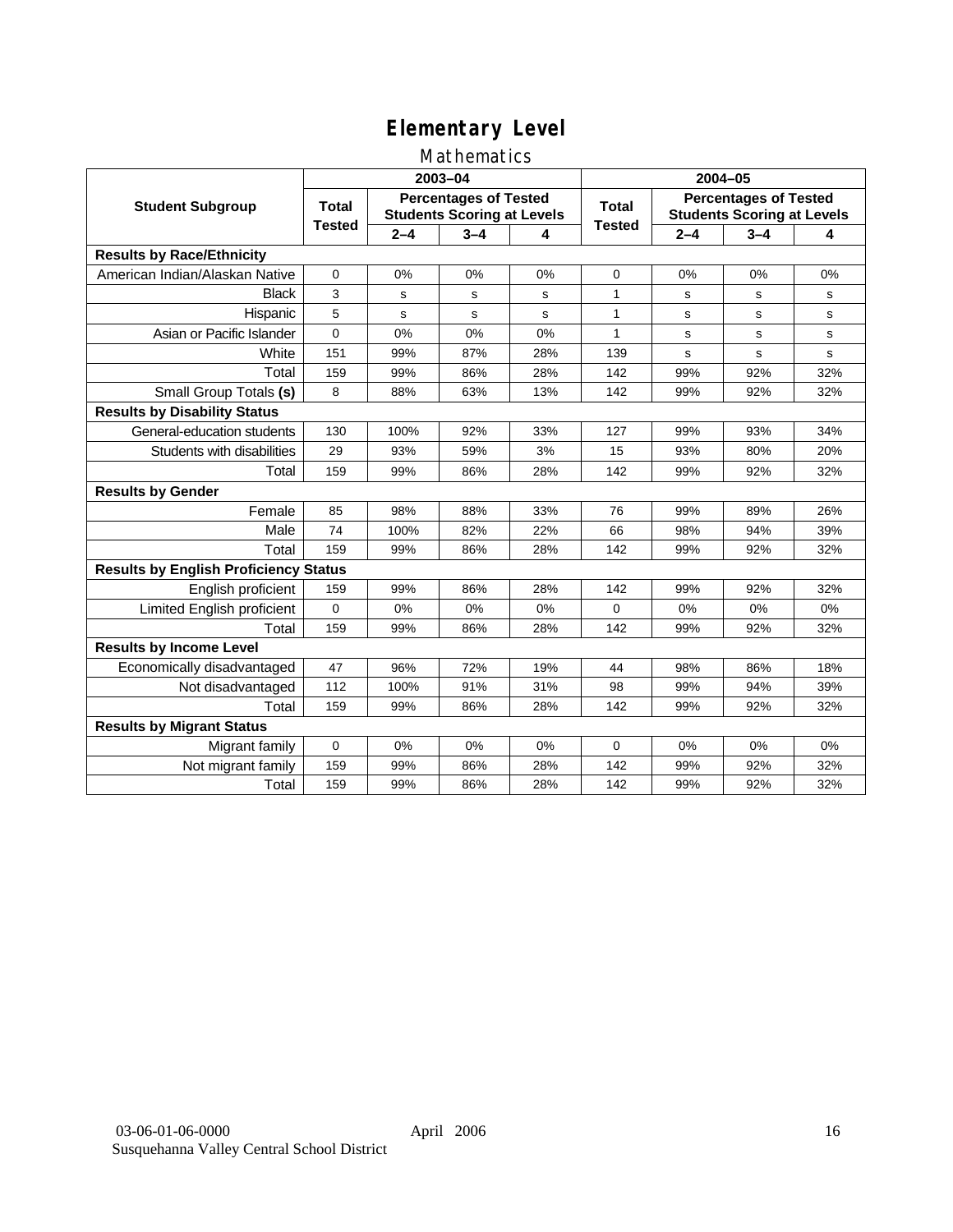### **Science**

|                                              |                               |         | 2003-04                                                           |     | 2004-05                       |                                                                   |         |     |
|----------------------------------------------|-------------------------------|---------|-------------------------------------------------------------------|-----|-------------------------------|-------------------------------------------------------------------|---------|-----|
| <b>Student Subgroup</b>                      | <b>Total</b><br><b>Tested</b> |         | <b>Percentages of Tested</b><br><b>Students Scoring at Levels</b> |     | <b>Total</b><br><b>Tested</b> | <b>Percentages of Tested</b><br><b>Students Scoring at Levels</b> |         |     |
|                                              |                               | $2 - 4$ | $3 - 4$                                                           | 4   |                               | $2 - 4$                                                           | $3 - 4$ | 4   |
| <b>Results by Race/Ethnicity</b>             |                               |         |                                                                   |     |                               |                                                                   |         |     |
| American Indian/Alaskan Native               | 0                             | 0%      | 0%                                                                | 0%  | 0                             | 0%                                                                | 0%      | 0%  |
| <b>Black</b>                                 | 3                             | s       | s                                                                 | s   | $\mathbf{1}$                  | S                                                                 | s       | s   |
| Hispanic                                     | 5                             | s       | s                                                                 | s   | $\mathbf{1}$                  | s                                                                 | s       | s   |
| Asian or Pacific Islander                    | 0                             | 0%      | 0%                                                                | 0%  | 1                             | s                                                                 | s       | s   |
| White                                        | 149                           | 99%     | 92%                                                               | 46% | 139                           | s                                                                 | s       | s   |
| Total                                        | 157                           | 99%     | 91%                                                               | 46% | 142                           | 100%                                                              | 92%     | 48% |
| Small Group Totals (s)                       | 8                             | 100%    | 75%                                                               | 38% | 142                           | 100%                                                              | 92%     | 48% |
| <b>Results by Disability Status</b>          |                               |         |                                                                   |     |                               |                                                                   |         |     |
| General-education students                   | 129                           | 100%    | 98%                                                               | 54% | 127                           | 100%                                                              | 93%     | 51% |
| Students with disabilities                   | 28                            | 96%     | 61%                                                               | 7%  | 15                            | 100%                                                              | 80%     | 20% |
| Total                                        | 157                           | 99%     | 91%                                                               | 46% | 142                           | 100%                                                              | 92%     | 48% |
| <b>Results by Gender</b>                     |                               |         |                                                                   |     |                               |                                                                   |         |     |
| Female                                       | 85                            | 99%     | 92%                                                               | 47% | 76                            | 100%                                                              | 87%     | 42% |
| Male                                         | 72                            | 100%    | 90%                                                               | 44% | 66                            | 100%                                                              | 97%     | 55% |
| Total                                        | 157                           | 99%     | 91%                                                               | 46% | 142                           | 100%                                                              | 92%     | 48% |
| <b>Results by English Proficiency Status</b> |                               |         |                                                                   |     |                               |                                                                   |         |     |
| English proficient                           | 157                           | 99%     | 91%                                                               | 46% | 142                           | 100%                                                              | 92%     | 48% |
| Limited English proficient                   | 0                             | 0%      | 0%                                                                | 0%  | 0                             | 0%                                                                | 0%      | 0%  |
| Total                                        | 157                           | 99%     | 91%                                                               | 46% | 142                           | 100%                                                              | 92%     | 48% |
| <b>Results by Income Level</b>               |                               |         |                                                                   |     |                               |                                                                   |         |     |
| Economically disadvantaged                   | 46                            | 98%     | 83%                                                               | 30% | 44                            | 100%                                                              | 86%     | 32% |
| Not disadvantaged                            | 111                           | 100%    | 95%                                                               | 52% | 98                            | 100%                                                              | 94%     | 55% |
| Total                                        | 157                           | 99%     | 91%                                                               | 46% | 142                           | 100%                                                              | 92%     | 48% |
| <b>Results by Migrant Status</b>             |                               |         |                                                                   |     |                               |                                                                   |         |     |
| Migrant family                               | 0                             | 0%      | $0\%$                                                             | 0%  | 0                             | 0%                                                                | 0%      | 0%  |
| Not migrant family                           | 157                           | 99%     | 91%                                                               | 46% | 142                           | 100%                                                              | 92%     | 48% |
| Total                                        | 157                           | 99%     | 91%                                                               | 46% | 142                           | 100%                                                              | 92%     | 48% |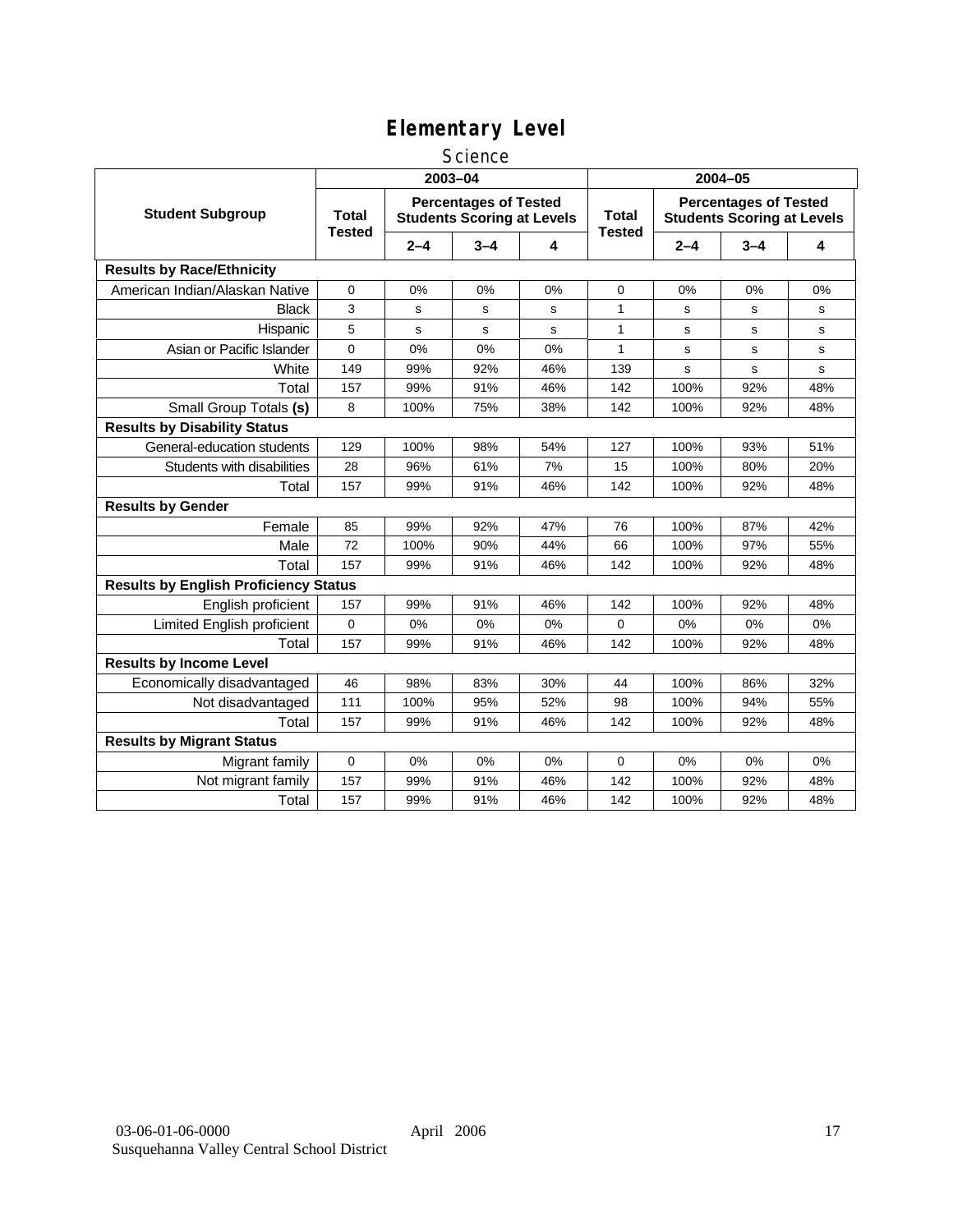# English Language Arts

|                                              |               |         | 2003-04                                                           |     | 2004-05        |                                                                   |         |     |
|----------------------------------------------|---------------|---------|-------------------------------------------------------------------|-----|----------------|-------------------------------------------------------------------|---------|-----|
| <b>Student Subgroup</b>                      | <b>Total</b>  |         | <b>Percentages of Tested</b><br><b>Students Scoring at Levels</b> |     | <b>Total</b>   | <b>Percentages of Tested</b><br><b>Students Scoring at Levels</b> |         |     |
|                                              | <b>Tested</b> | $2 - 4$ | $3 - 4$                                                           | 4   | <b>Tested</b>  | $2 - 4$                                                           | $3 - 4$ | 4   |
| <b>Results by Race/Ethnicity</b>             |               |         |                                                                   |     |                |                                                                   |         |     |
| American Indian/Alaskan Native               | $\mathbf 0$   | 0%      | 0%                                                                | 0%  | $\mathbf 0$    | 0%                                                                | 0%      | 0%  |
| <b>Black</b>                                 | 3             | s       | $\mathbf s$                                                       | s   | 3              | s                                                                 | s       | s   |
| Hispanic                                     | $\mathbf{0}$  | 0%      | 0%                                                                | 0%  | $\overline{2}$ | s                                                                 | s       | s   |
| Asian or Pacific Islander                    | 1             | s       | s                                                                 | s   | $\mathbf 0$    | 0%                                                                | 0%      | 0%  |
| White                                        | 186           | s       | $\mathbf s$                                                       | s   | 175            | 97%                                                               | 46%     | 6%  |
| Total                                        | 190           | 96%     | 52%                                                               | 16% | 180            | 97%                                                               | 46%     | 6%  |
| Small Group Totals (s)                       | 190           | 96%     | 52%                                                               | 16% | 5              | 80%                                                               | 60%     | 0%  |
| <b>Results by Disability Status</b>          |               |         |                                                                   |     |                |                                                                   |         |     |
| General-education students                   | 156           | 100%    | 62%                                                               | 19% | 153            | 99%                                                               | 54%     | 7%  |
| Students with disabilities                   | 34            | 76%     | 6%                                                                | 3%  | 27             | 81%                                                               | 4%      | 0%  |
| Total                                        | 190           | 96%     | 52%                                                               | 16% | 180            | 97%                                                               | 46%     | 6%  |
| <b>Results by Gender</b>                     |               |         |                                                                   |     |                |                                                                   |         |     |
| Female                                       | 96            | 98%     | 56%                                                               | 20% | 79             | 96%                                                               | 53%     | 11% |
| Male                                         | 94            | 94%     | 48%                                                               | 12% | 101            | 97%                                                               | 41%     | 2%  |
| Total                                        | 190           | 96%     | 52%                                                               | 16% | 180            | 97%                                                               | 46%     | 6%  |
| <b>Results by English Proficiency Status</b> |               |         |                                                                   |     |                |                                                                   |         |     |
| English proficient                           | 190           | 96%     | 52%                                                               | 16% | 180            | 97%                                                               | 46%     | 6%  |
| Limited English proficient                   | $\Omega$      | 0%      | 0%                                                                | 0%  | $\Omega$       | 0%                                                                | 0%      | 0%  |
| Total                                        | 190           | 96%     | 52%                                                               | 16% | 180            | 97%                                                               | 46%     | 6%  |
| <b>Results by Income Level</b>               |               |         |                                                                   |     |                |                                                                   |         |     |
| Economically disadvantaged                   | 54            | 91%     | 39%                                                               | 6%  | 50             | 94%                                                               | 26%     | 2%  |
| Not disadvantaged                            | 136           | 98%     | 57%                                                               | 20% | 130            | 98%                                                               | 54%     | 8%  |
| Total                                        | 190           | 96%     | 52%                                                               | 16% | 180            | 97%                                                               | 46%     | 6%  |
| <b>Results by Migrant Status</b>             |               |         |                                                                   |     |                |                                                                   |         |     |
| Migrant family                               | $\mathbf 0$   | 0%      | 0%                                                                | 0%  | $\mathbf 0$    | 0%                                                                | 0%      | 0%  |
| Not migrant family                           | 190           | 96%     | 52%                                                               | 16% | 180            | 97%                                                               | 46%     | 6%  |
| Total                                        | 190           | 96%     | 52%                                                               | 16% | 180            | 97%                                                               | 46%     | 6%  |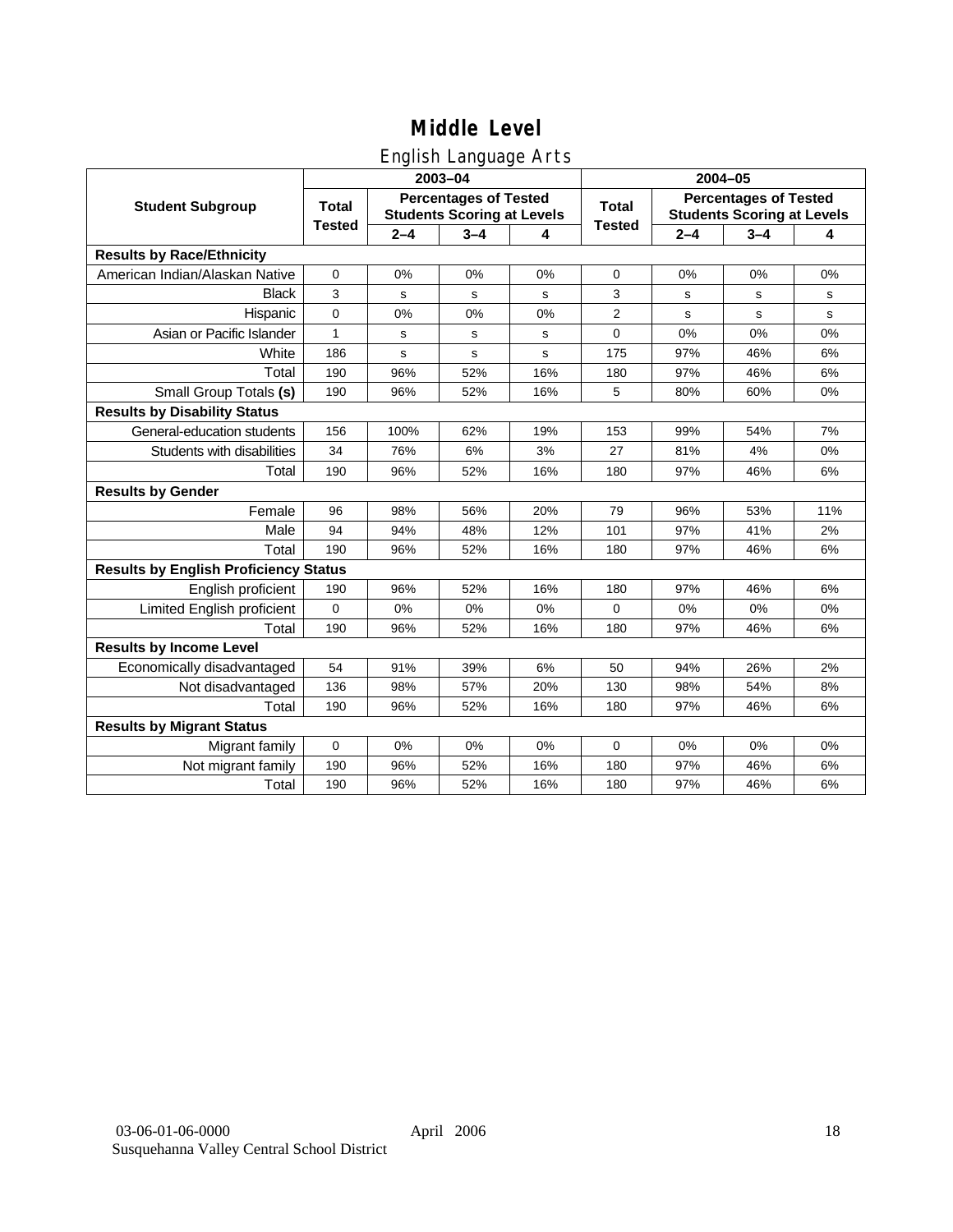### Mathematics

|                                              |               |         | 2003-04                                                           |     | 2004-05        |                                                                   |         |     |
|----------------------------------------------|---------------|---------|-------------------------------------------------------------------|-----|----------------|-------------------------------------------------------------------|---------|-----|
| <b>Student Subgroup</b>                      | <b>Total</b>  |         | <b>Percentages of Tested</b><br><b>Students Scoring at Levels</b> |     | Total          | <b>Percentages of Tested</b><br><b>Students Scoring at Levels</b> |         |     |
|                                              | <b>Tested</b> | $2 - 4$ | $3 - 4$                                                           | 4   | <b>Tested</b>  | $2 - 4$                                                           | $3 - 4$ | 4   |
| <b>Results by Race/Ethnicity</b>             |               |         |                                                                   |     |                |                                                                   |         |     |
| American Indian/Alaskan Native               | $\mathbf 0$   | 0%      | 0%                                                                | 0%  | $\Omega$       | 0%                                                                | 0%      | 0%  |
| <b>Black</b>                                 | 3             | s       | s                                                                 | s   | 3              | s                                                                 | s       | s   |
| Hispanic                                     | $\Omega$      | 0%      | 0%                                                                | 0%  | $\overline{2}$ | s                                                                 | s       | s   |
| Asian or Pacific Islander                    | 1             | s       | s                                                                 | s   | 0              | 0%                                                                | 0%      | 0%  |
| White                                        | 185           | s       | s                                                                 | S   | 173            | 92%                                                               | 65%     | 8%  |
| Total                                        | 189           | 90%     | 61%                                                               | 13% | 178            | 92%                                                               | 65%     | 8%  |
| Small Group Totals (s)                       | 189           | 90%     | 61%                                                               | 13% | 5              | 100%                                                              | 40%     | 0%  |
| <b>Results by Disability Status</b>          |               |         |                                                                   |     |                |                                                                   |         |     |
| General-education students                   | 154           | 98%     | 70%                                                               | 16% | 151            | 99%                                                               | 70%     | 9%  |
| Students with disabilities                   | 35            | 57%     | 20%                                                               | 0%  | 27             | 56%                                                               | 33%     | 0%  |
| Total                                        | 189           | 90%     | 61%                                                               | 13% | 178            | 92%                                                               | 65%     | 8%  |
| <b>Results by Gender</b>                     |               |         |                                                                   |     |                |                                                                   |         |     |
| Female                                       | 94            | 91%     | 67%                                                               | 14% | 80             | 94%                                                               | 61%     | 11% |
| Male                                         | 95            | 89%     | 55%                                                               | 13% | 98             | 91%                                                               | 67%     | 5%  |
| Total                                        | 189           | 90%     | 61%                                                               | 13% | 178            | 92%                                                               | 65%     | 8%  |
| <b>Results by English Proficiency Status</b> |               |         |                                                                   |     |                |                                                                   |         |     |
| English proficient                           | 189           | 90%     | 61%                                                               | 13% | 178            | 92%                                                               | 65%     | 8%  |
| Limited English proficient                   | 0             | 0%      | 0%                                                                | 0%  | 0              | 0%                                                                | 0%      | 0%  |
| Total                                        | 189           | 90%     | 61%                                                               | 13% | 178            | 92%                                                               | 65%     | 8%  |
| <b>Results by Income Level</b>               |               |         |                                                                   |     |                |                                                                   |         |     |
| Economically disadvantaged                   | 53            | 79%     | 47%                                                               | 9%  | 47             | 83%                                                               | 45%     | 0%  |
| Not disadvantaged                            | 136           | 95%     | 66%                                                               | 15% | 131            | 95%                                                               | 72%     | 11% |
| Total                                        | 189           | 90%     | 61%                                                               | 13% | 178            | 92%                                                               | 65%     | 8%  |
| <b>Results by Migrant Status</b>             |               |         |                                                                   |     |                |                                                                   |         |     |
| Migrant family                               | 0             | 0%      | 0%                                                                | 0%  | $\Omega$       | 0%                                                                | 0%      | 0%  |
| Not migrant family                           | 189           | 90%     | 61%                                                               | 13% | 178            | 92%                                                               | 65%     | 8%  |
| Total                                        | 189           | 90%     | 61%                                                               | 13% | 178            | 92%                                                               | 65%     | 8%  |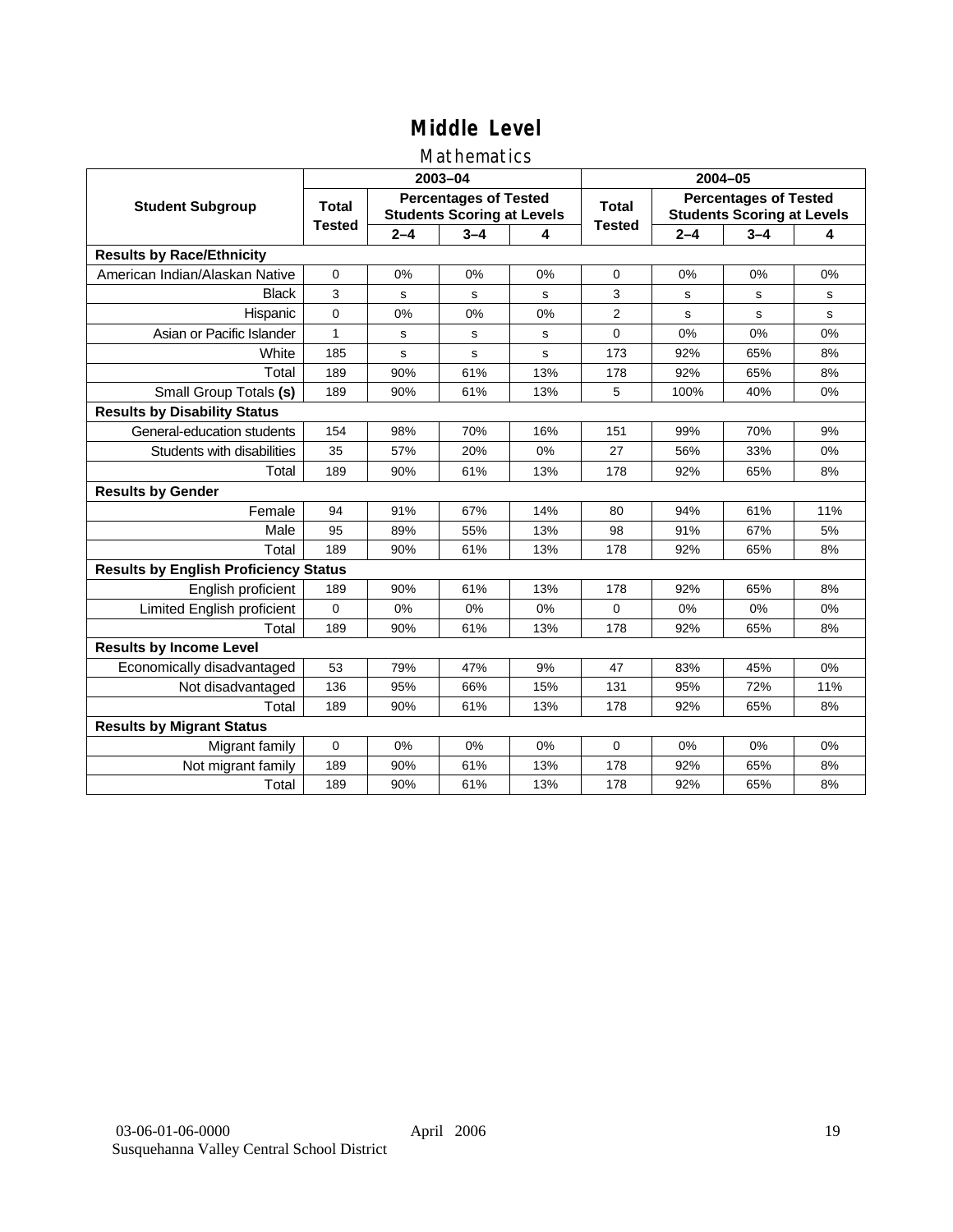### **Science**

|                                              |                 |         | 2003-04                                                           |     | 2004-05        |                                                                   |         |     |
|----------------------------------------------|-----------------|---------|-------------------------------------------------------------------|-----|----------------|-------------------------------------------------------------------|---------|-----|
| <b>Student Subgroup</b>                      | <b>Total</b>    |         | <b>Percentages of Tested</b><br><b>Students Scoring at Levels</b> |     | <b>Total</b>   | <b>Percentages of Tested</b><br><b>Students Scoring at Levels</b> |         |     |
|                                              | <b>Tested</b>   | $2 - 4$ | $3 - 4$                                                           | 4   | <b>Tested</b>  | $2 - 4$                                                           | $3 - 4$ | 4   |
| <b>Results by Race/Ethnicity</b>             |                 |         |                                                                   |     |                |                                                                   |         |     |
| American Indian/Alaskan Native               | $\mathbf 0$     | 0%      | 0%                                                                | 0%  | $\mathbf 0$    | 0%                                                                | 0%      | 0%  |
| <b>Black</b>                                 | 3               | s       | s                                                                 | s   | $\overline{2}$ | s                                                                 | s       | s   |
| Hispanic                                     | $\mathbf 0$     | 0%      | 0%                                                                | 0%  | $\overline{2}$ | s                                                                 | s       | s   |
| Asian or Pacific Islander                    | 1               | s       | s                                                                 | s   | 0              | 0%                                                                | 0%      | 0%  |
| White                                        | 181             | s       | s                                                                 | s   | 171            | $\mathbf s$                                                       | s       | s   |
| Total                                        | 185             | 98%     | 90%                                                               | 31% | 175            | 100%                                                              | 92%     | 40% |
| Small Group Totals (s)                       | 185             | 98%     | 90%                                                               | 31% | 175            | 100%                                                              | 92%     | 40% |
| <b>Results by Disability Status</b>          |                 |         |                                                                   |     |                |                                                                   |         |     |
| General-education students                   | 152             | 100%    | 95%                                                               | 38% | 150            | 100%                                                              | 97%     | 45% |
| Students with disabilities                   | $\overline{33}$ | 88%     | 67%                                                               | 3%  | 25             | 100%                                                              | 64%     | 12% |
| Total                                        | 185             | 98%     | 90%                                                               | 31% | 175            | 100%                                                              | 92%     | 40% |
| <b>Results by Gender</b>                     |                 |         |                                                                   |     |                |                                                                   |         |     |
| Female                                       | 91              | 99%     | 91%                                                               | 35% | 78             | 100%                                                              | 90%     | 33% |
| Male                                         | 94              | 97%     | 88%                                                               | 28% | 97             | 100%                                                              | 94%     | 45% |
| Total                                        | 185             | 98%     | 90%                                                               | 31% | 175            | 100%                                                              | 92%     | 40% |
| <b>Results by English Proficiency Status</b> |                 |         |                                                                   |     |                |                                                                   |         |     |
| English proficient                           | 185             | 98%     | 90%                                                               | 31% | 175            | 100%                                                              | 92%     | 40% |
| Limited English proficient                   | $\Omega$        | $0\%$   | 0%                                                                | 0%  | 0              | 0%                                                                | 0%      | 0%  |
| Total                                        | 185             | 98%     | 90%                                                               | 31% | 175            | 100%                                                              | 92%     | 40% |
| <b>Results by Income Level</b>               |                 |         |                                                                   |     |                |                                                                   |         |     |
| Economically disadvantaged                   | 51              | 96%     | 84%                                                               | 22% | 45             | 100%                                                              | 84%     | 20% |
| Not disadvantaged                            | 134             | 99%     | 92%                                                               | 35% | 130            | 100%                                                              | 95%     | 47% |
| Total                                        | 185             | 98%     | 90%                                                               | 31% | 175            | 100%                                                              | 92%     | 40% |
| <b>Results by Migrant Status</b>             |                 |         |                                                                   |     |                |                                                                   |         |     |
| Migrant family                               | $\mathbf 0$     | 0%      | 0%                                                                | 0%  | 0              | 0%                                                                | 0%      | 0%  |
| Not migrant family                           | 185             | 98%     | 90%                                                               | 31% | 175            | 100%                                                              | 92%     | 40% |
| Total                                        | 185             | 98%     | 90%                                                               | 31% | 175            | 100%                                                              | 92%     | 40% |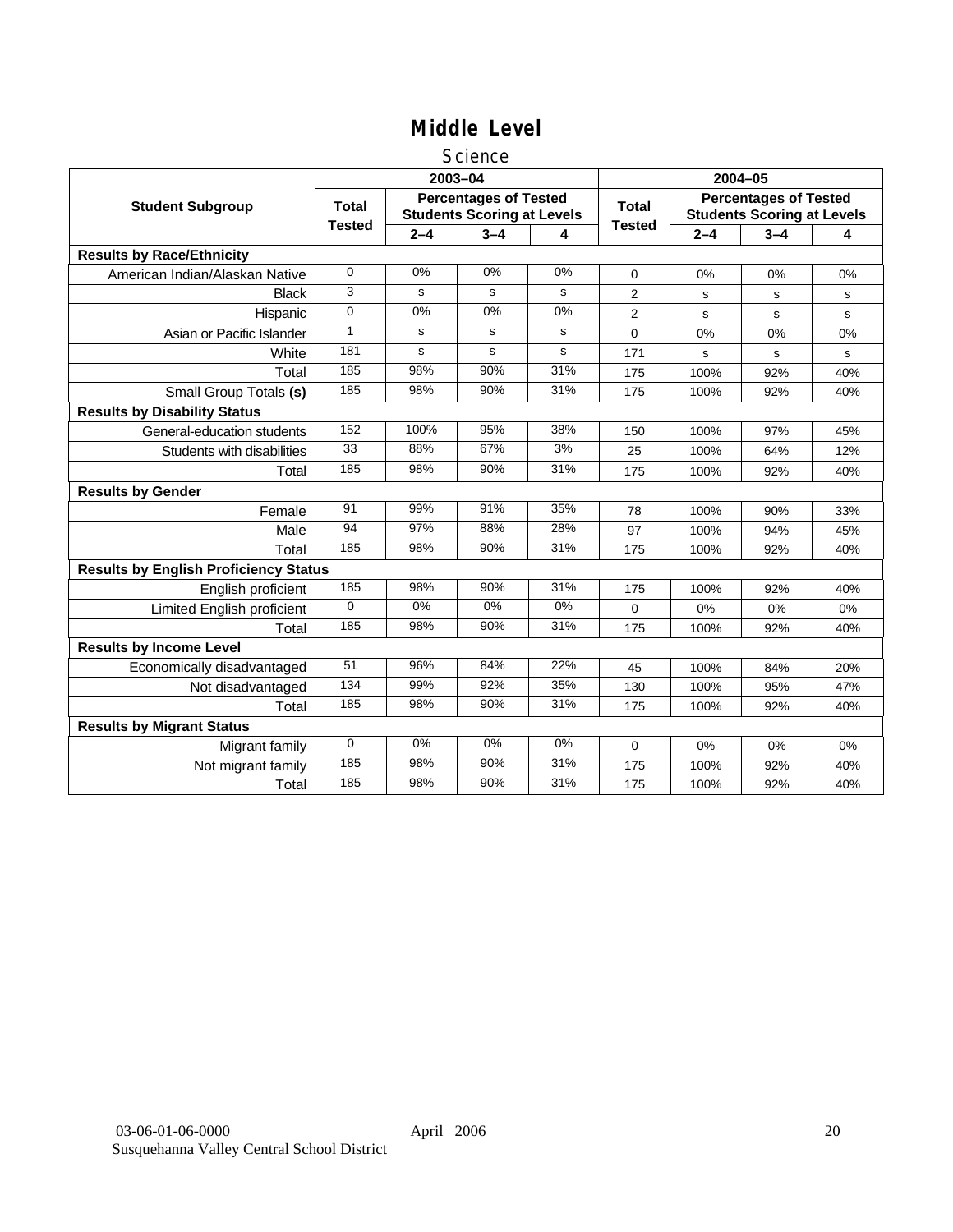# **2000 and 2001 High School Cohorts**

General-education students who first entered ninth grade in 2000 or 2001 must score 55 or higher on Regents English and mathematics examinations to graduate. During the phase-in of the Regents examination graduation requirements, all students (with district board of education approval) may qualify for a local diploma by earning a score of 55–64 on the required Regents examinations; a score of 65 or higher is required for a Regents diploma. Students with disabilities and certain students with a Section 504 Accommodation Plan may qualify for a local diploma by passing Regents competency tests. The data in these tables show the performance of the cohorts as of June  $30<sup>th</sup>$  of the fourth year after first entering grade 9.

#### **Performance on the English Assessment Requirement for Graduation**

|                                              | 2000 Cohort                  |                          |               |                                  |                           | 2001 Cohort              |                 |                |                   |                          |
|----------------------------------------------|------------------------------|--------------------------|---------------|----------------------------------|---------------------------|--------------------------|-----------------|----------------|-------------------|--------------------------|
|                                              |                              | <b>Count of Students</b> |               | <b>Percent</b><br><b>Meeting</b> |                           | <b>Count of Students</b> |                 | <b>Percent</b> |                   |                          |
|                                              | <b>Students</b><br>in Cohort | by Score                 |               |                                  | <b>Students</b>           | by Score                 |                 |                | <b>Meeting</b>    |                          |
| <b>Student Subgroup</b>                      |                              | <b>Regents</b>           |               | Pass-                            | Gradu-                    | in                       | <b>Regents</b>  |                | Pass-             | Gradua-                  |
|                                              |                              | $55 -$<br>64             | $65 -$<br>100 | ed<br><b>RCTs</b>                | ation<br>Require-<br>ment | <b>Cohort</b>            | $55 -$<br>64    | $65 -$<br>100  | ed<br><b>RCTs</b> | tion<br>Require-<br>ment |
| <b>Results by Race/Ethnicity</b>             |                              |                          |               |                                  |                           |                          |                 |                |                   |                          |
| American Indian/Alaskan Native               | $\mathbf{1}$                 | $\mathbf S$              | $\mathsf{s}$  | s                                | $\mathbf s$               | 1                        | s               | $\mathbf s$    | s                 | $\mathbf s$              |
| <b>Black</b>                                 | $\overline{2}$               | s                        | $\mathbf s$   | s                                | s                         | 6                        | s               | s              | s                 | s                        |
| Hispanic                                     | 0                            | $\mathbf 0$              | $\mathbf 0$   | 0                                | 0%                        | 0                        | 0               | $\mathbf 0$    | 0                 | 0%                       |
| Asian or Pacific Islander                    | $\Omega$                     | $\mathbf 0$              | $\mathbf 0$   | $\overline{0}$                   | 0%                        | $\Omega$                 | 0               | $\overline{0}$ | 0                 | 0%                       |
| White                                        | 143                          | s                        | s             | s                                | s                         | 153                      | 16              | 110            | 12                | 90%                      |
| Total                                        | 146                          | 6                        | 130           | $\overline{2}$                   | 95%                       | 160                      | $\overline{17}$ | 115            | $\overline{12}$   | 90%                      |
| Small Group Totals (s)                       | 146                          | 6                        | 130           | $\overline{2}$                   | 95%                       | $\overline{7}$           | $\overline{1}$  | 5              | 0                 | 86%                      |
| <b>Results by Disability Status</b>          |                              |                          |               |                                  |                           |                          |                 |                |                   |                          |
| General-education students                   | 133                          | 2                        | 126           | 0                                | 96%                       | 134                      | 13              | 110            | 0                 | 92%                      |
| Students with disabilities                   | 13                           | 4                        | 4             | 2                                | 77%                       | 26                       | $\overline{4}$  | 5              | 12                | 81%                      |
| Total                                        | 146                          | 6                        | 130           | 2                                | 95%                       | 160                      | 17              | 115            | 12                | 90%                      |
| <b>Results by Gender</b>                     |                              |                          |               |                                  |                           |                          |                 |                |                   |                          |
| Female                                       | 66                           | $\overline{2}$           | 60            | $\mathbf{1}$                     | 95%                       | 78                       | 8               | 62             | 4                 | 95%                      |
| Male                                         | 80                           | 4                        | 70            | $\mathbf{1}$                     | 94%                       | 82                       | 9               | 53             | 8                 | 85%                      |
| Total                                        | 146                          | 6                        | 130           | $\overline{2}$                   | 95%                       | 160                      | 17              | 115            | 12                | 90%                      |
| <b>Results by English Proficiency Status</b> |                              |                          |               |                                  |                           |                          |                 |                |                   |                          |
| English proficient                           | 146                          | 6                        | 130           | 2                                | 95%                       | 160                      | 17              | 115            | 12                | 90%                      |
| Limited English proficient                   | 0                            | $\mathbf 0$              | 0             | 0                                | 0%                        | 0                        | 0               | 0              | 0                 | 0%                       |
| Total                                        | 146                          | 6                        | 130           | $\overline{2}$                   | 95%                       | 160                      | 17              | 115            | 12                | 90%                      |
| <b>Results by Income Level</b>               |                              |                          |               |                                  |                           |                          |                 |                |                   |                          |
| Economically disadvantaged                   | 17                           | $\mathbf{1}$             | 14            | 0                                | 88%                       | 32                       | 6               | 17             | 6                 | 91%                      |
| Not disadvantaged                            | 129                          | 5                        | 116           | $\overline{2}$                   | 95%                       | 128                      | $\overline{11}$ | 98             | 6                 | 90%                      |
| Total                                        | 146                          | 6                        | 130           | $\overline{2}$                   | 95%                       | 160                      | 17              | 115            | 12                | 90%                      |
| <b>Results by Migrant Status</b>             |                              |                          |               |                                  |                           |                          |                 |                |                   |                          |
| Migrant family                               | 0                            | $\mathbf 0$              | $\mathbf 0$   | 0                                | 0%                        | 0                        | 0               | $\mathbf 0$    | 0                 | 0%                       |
| Not migrant family                           | 146                          | 6                        | 130           | 2                                | 95%                       | 160                      | 17              | 115            | 12                | 90%                      |
| Total                                        | 146                          | 6                        | 130           | $\overline{2}$                   | 95%                       | 160                      | 17              | 115            | 12                | 90%                      |

### **after Four Years of High School**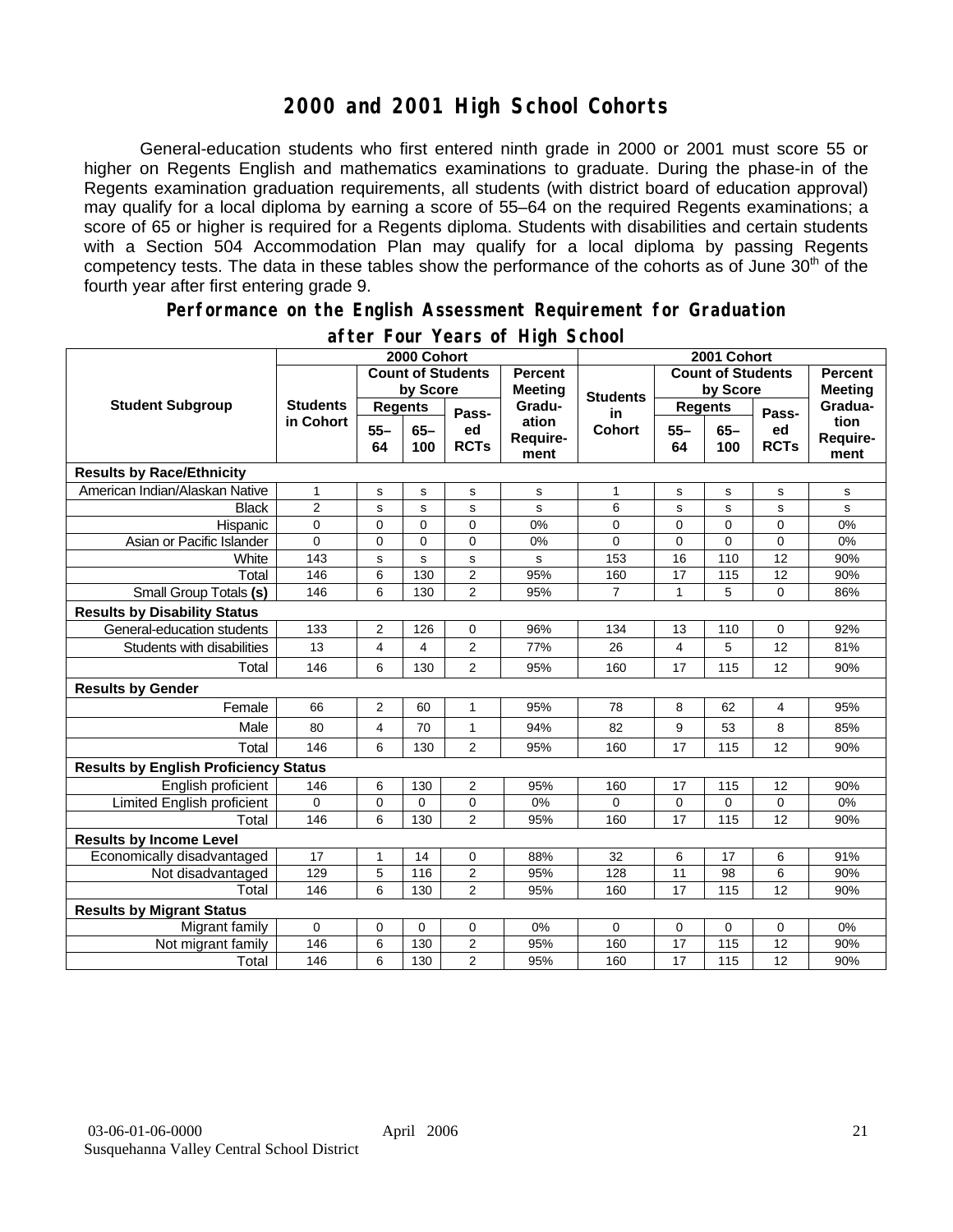### **Performance on the Mathematics Assessment Requirement for Graduation after Four Years of High School**

|                                              |                                        | 2000 Cohort                                |              | addation artor roar roard or ringir bonoo<br>2001 Cohort |                |                          |                |             |                |          |
|----------------------------------------------|----------------------------------------|--------------------------------------------|--------------|----------------------------------------------------------|----------------|--------------------------|----------------|-------------|----------------|----------|
|                                              |                                        | <b>Count of Students</b><br><b>Percent</b> |              |                                                          |                | <b>Count of Students</b> |                |             | <b>Percent</b> |          |
| <b>Student Subgroup</b>                      | <b>Students</b><br>in<br><b>Cohort</b> | by Score                                   |              |                                                          | <b>Meeting</b> |                          | by Score       |             | <b>Meeting</b> |          |
|                                              |                                        | <b>Regents</b>                             |              | Pass-                                                    | Gradu-         | <b>Students</b><br>in    | <b>Regents</b> |             | Pass-          | Gradua-  |
|                                              |                                        | $55 -$                                     | $65-$        | ed                                                       | ation          | <b>Cohort</b>            | $55 -$         | $65-$       | ed             | tion     |
|                                              |                                        | 64                                         | 100          | <b>RCTs</b>                                              | Require-       |                          | 64             | 100         | <b>RCTs</b>    | Require- |
|                                              |                                        |                                            |              |                                                          | ment           |                          |                |             |                | ment     |
| <b>Results by Race/Ethnicity</b>             |                                        |                                            |              |                                                          |                |                          |                |             |                |          |
| American Indian/Alaskan Native               | $\mathbf{1}$                           | s                                          | s            | s                                                        | s              | 1                        | s              | s           | s              | s        |
| <b>Black</b>                                 | $\overline{2}$                         | s                                          | s            | s                                                        | s              | 6                        | s              | s           | s              | s        |
| Hispanic                                     | $\Omega$                               | $\mathbf 0$                                | $\mathbf{0}$ | $\overline{0}$                                           | 0%             | $\overline{0}$           | $\Omega$       | $\Omega$    | $\Omega$       | 0%       |
| Asian or Pacific Islander                    | $\overline{0}$                         | $\mathbf 0$                                | $\Omega$     | $\Omega$                                                 | 0%             | $\Omega$                 | 0              | $\Omega$    | $\Omega$       | 0%       |
| White                                        | $\frac{1}{143}$                        | s                                          | s            | s                                                        | s              | 153                      | 9              | 122         | $\overline{7}$ | 90%      |
| Total                                        | 146                                    | 15                                         | 117          | $\mathbf{1}$                                             | 91%            | 160                      | 9              | 127         | $\overline{7}$ | 89%      |
| Small Group Totals (s)                       | 146                                    | 15                                         | 117          | $\mathbf{1}$                                             | 91%            | $\overline{7}$           | 0              | 5           | $\Omega$       | 71%      |
| <b>Results by Disability Status</b>          |                                        |                                            |              |                                                          |                |                          |                |             |                |          |
| General-education students                   | 133                                    | 14                                         | 111          | 0                                                        | 94%            | 134                      | 7              | 117         | 0              | 93%      |
| Students with disabilities                   | 13                                     | 1                                          | 6            | $\mathbf{1}$                                             | 62%            | 26                       | 2              | 10          | $\overline{7}$ | 73%      |
| Total                                        | 146                                    | 15                                         | 117          | $\mathbf{1}$                                             | 91%            | 160                      | 9              | 127         | $\overline{7}$ | 89%      |
| <b>Results by Gender</b>                     |                                        |                                            |              |                                                          |                |                          |                |             |                |          |
| Female                                       | 66                                     | 5                                          | 56           | 1                                                        | 94%            | 78                       | 6              | 66          | 4              | 97%      |
| Male                                         | 80                                     | 10                                         | 61           | $\Omega$                                                 | 89%            | 82                       | 3              | 61          | 3              | 82%      |
| Total                                        | 146                                    | 15                                         | 117          | 1                                                        | 91%            | 160                      | 9              | 127         | $\overline{7}$ | 89%      |
| <b>Results by English Proficiency Status</b> |                                        |                                            |              |                                                          |                |                          |                |             |                |          |
| English proficient                           | 146                                    | 15                                         | 117          | $\mathbf{1}$                                             | 91%            | 160                      | 9              | 127         | $\overline{7}$ | 89%      |
| <b>Limited English proficient</b>            | 0                                      | $\mathbf 0$                                | $\Omega$     | 0                                                        | 0%             | $\Omega$                 | 0              | $\mathbf 0$ | 0              | 0%       |
| Total                                        | 146                                    | 15                                         | 117          | $\mathbf{1}$                                             | 91%            | 160                      | 9              | 127         | $\overline{7}$ | 89%      |
| <b>Results by Income Level</b>               |                                        |                                            |              |                                                          |                |                          |                |             |                |          |
| Economically disadvantaged                   | 17                                     | 6                                          | 8            | 0                                                        | 82%            | 32                       | 3              | 22          | 4              | 91%      |
| Not disadvantaged                            | 129                                    | 9                                          | 109          | $\mathbf{1}$                                             | 92%            | 128                      | 6              | 105         | 3              | 89%      |
| Total                                        | 146                                    | 15                                         | 117          | $\mathbf{1}$                                             | 91%            | 160                      | 9              | 127         | $\overline{7}$ | 89%      |
| <b>Results by Migrant Status</b>             |                                        |                                            |              |                                                          |                |                          |                |             |                |          |
| Migrant family                               | $\mathbf 0$                            | 0                                          | 0            | 0                                                        | 0%             | 0                        | 0              | $\mathbf 0$ | 0              | 0%       |
| Not migrant family                           | 146                                    | 15                                         | 117          | 1                                                        | 91%            | 160                      | 9              | 127         | $\overline{7}$ | 89%      |
| Total                                        | 146                                    | 15                                         | 117          | $\mathbf{1}$                                             | 91%            | 160                      | 9              | 127         | $\overline{7}$ | 89%      |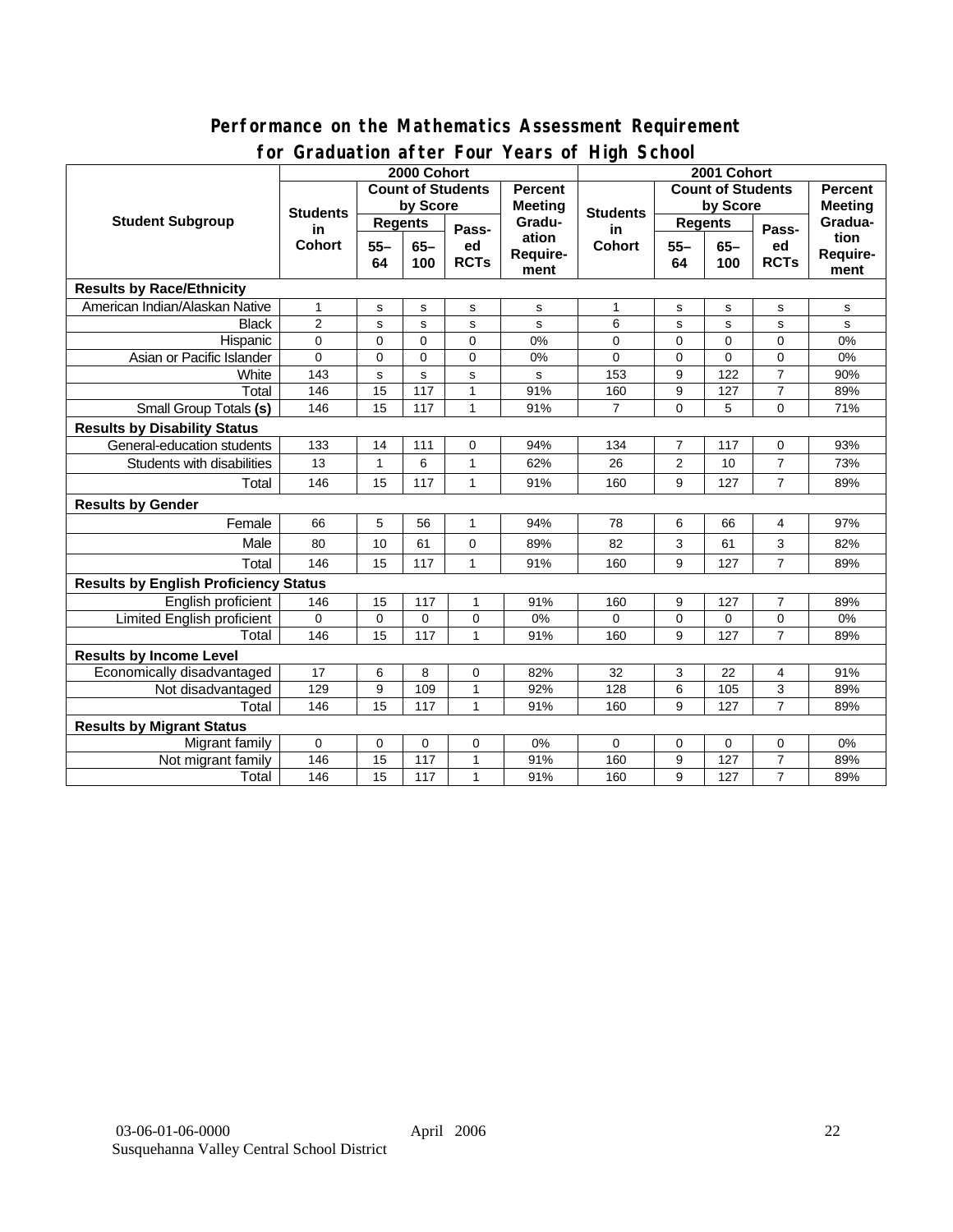# **Cohort Graduation Rates**

Students were counted as graduates if they earned a local diploma with or without a Regents endorsement by August 31<sup>st</sup> of the fourth year after first entering grade 9. The graduation-rate cohort includes students who transferred to general education development (GED) programs. These students were not counted in the district accountability cohort for English and mathematics.

|                                              | 1999 Cohort as of                |                    | 2000 Cohort as of                |                    |  |  |  |  |  |  |
|----------------------------------------------|----------------------------------|--------------------|----------------------------------|--------------------|--|--|--|--|--|--|
|                                              | August 31, 2003                  |                    | <b>August 31, 2004</b>           |                    |  |  |  |  |  |  |
| <b>Student Subgroup</b>                      | Graduation<br><b>Rate Cohort</b> | Graduation<br>Rate | Graduation<br><b>Rate Cohort</b> | Graduation<br>Rate |  |  |  |  |  |  |
| <b>Results by Race/Ethnicity</b>             |                                  |                    |                                  |                    |  |  |  |  |  |  |
| American Indian/Alaskan Native               | 0                                | 0%                 | 1                                | s                  |  |  |  |  |  |  |
| <b>Black</b>                                 | 4                                | s                  | 3                                | S                  |  |  |  |  |  |  |
| Hispanic                                     | 1                                | S                  | $\mathbf 0$                      | 0%                 |  |  |  |  |  |  |
| Asian or Pacific Islander                    | $\mathbf{0}$                     | 0%                 | $\Omega$                         | 0%                 |  |  |  |  |  |  |
| White                                        | 143                              | 85%                | 160                              | s                  |  |  |  |  |  |  |
| Total                                        | 148                              | 85%                | 164                              | 81%                |  |  |  |  |  |  |
| Small Group Totals (s)                       | 5                                | 80%                | 164                              | 81%                |  |  |  |  |  |  |
| <b>Results by Disability Status</b>          |                                  |                    |                                  |                    |  |  |  |  |  |  |
| General-education students                   | 133                              | 89%                | 146                              | 86%                |  |  |  |  |  |  |
| Students with disabilities                   | 15                               | 53%                | 18                               | 44%                |  |  |  |  |  |  |
| Total                                        | 148                              | 85%                | 164                              | 81%                |  |  |  |  |  |  |
| <b>Results by Gender</b>                     |                                  |                    |                                  |                    |  |  |  |  |  |  |
| Female                                       | 79                               | 81%                | 75                               | 83%                |  |  |  |  |  |  |
| Male                                         | 69                               | 90%                | 89                               | 80%                |  |  |  |  |  |  |
| Total                                        | 148                              | 85%                | 164                              | 81%                |  |  |  |  |  |  |
| <b>Results by English Proficiency Status</b> |                                  |                    |                                  |                    |  |  |  |  |  |  |
| English proficient                           | 148                              | 85%                | 164                              | 81%                |  |  |  |  |  |  |
| <b>Limited English proficient</b>            | $\Omega$                         | 0%                 | $\Omega$                         | 0%                 |  |  |  |  |  |  |
| Total                                        | 148                              | 85%                | 164                              | 81%                |  |  |  |  |  |  |
| <b>Results by Income Level</b>               |                                  |                    |                                  |                    |  |  |  |  |  |  |
| Economically disadvantaged                   | 19                               | 74%                | 16                               | 88%                |  |  |  |  |  |  |
| Not disadvantaged                            | 129                              | 87%                | 148                              | 80%                |  |  |  |  |  |  |
| Total                                        | 148                              | 85%                | 164                              | 81%                |  |  |  |  |  |  |
| <b>Results by Migrant Status</b>             |                                  |                    |                                  |                    |  |  |  |  |  |  |
| Migrant family                               | $\Omega$                         | 0%                 | $\Omega$                         | 0%                 |  |  |  |  |  |  |
| Not migrant family                           | 148                              | 85%                | 164                              | 81%                |  |  |  |  |  |  |
| Total                                        | 148                              | 85%                | 164                              | 81%                |  |  |  |  |  |  |